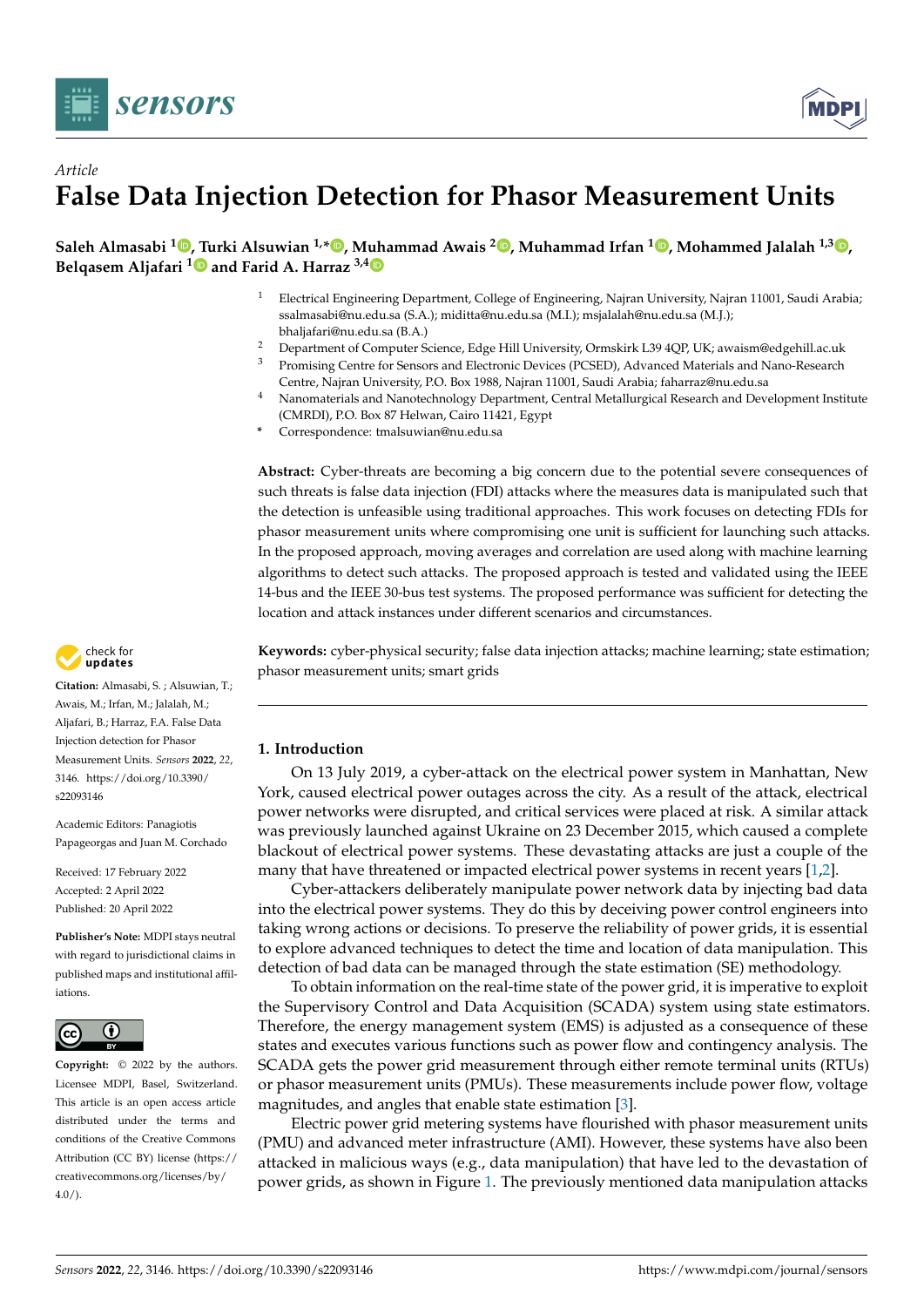are also referred to as false data injection (FDI) attacks. These attacks have the ability to circumvent bad data detection (BDD) systems, resulting in the electrical power grids initiating but malfunctioning because of the undetected FDI attacks [\[4\]](#page-16-0).

<span id="page-1-0"></span>

**Figure 1.** Cyber-threat for smart grids.

Typically, DC-estimators are the focus of most FDI literature, as that is where real power flows of RTU measurements are used. In order to appraise the efficacy of state estimation with BDD systems, Teixeira et al. [\[5\]](#page-16-1) used various FDI attacks. To preserve the power grid measurements versus FDI attacks, an advanced technique was introduced by [\[6](#page-16-2)[,7\]](#page-16-3). In [\[8\]](#page-16-4), the affection of switching network analysis on intense FDI attacks against SE is implemented.

The state estimation of AC power grids is conducted via a nonlinear system. Therefore, it is extremely difficult to avoid the BDD system [\[9](#page-16-5)[,10\]](#page-16-6). Consequently, the attackers of power measurements used masks for their FDI attacks [\[11\]](#page-16-7). In [\[12\]](#page-16-8), implementing the wavelet singular entropy (WSE) technique depends on signal processing analysis to detect FDI attacks. Using wireless sensor networks (WSNs), Guan et al. [\[13\]](#page-16-9) explores the detection of FDI attacks and jamming attacks. An immature FDI structure has been investigated through constructing a forecasting-aided analytics system in [\[14\]](#page-16-10). Sparse optimization and low-rank matrix techniques have been utilized to render FDI attacks infeasible using RTUs [\[15,](#page-16-11)[16\]](#page-16-12). The majority of these studies were conducted on power grids that utilized RTU meters for the interference of FDI attacks on AC systems.

Phasor measurement units have become highly efficient and have been integrated into various power grid networks in the last decade. This is due to the phasor measurement units' accuracy and nimble update of the power grid measurements [\[17\]](#page-16-13). Thus, several available studies have analyzed the portability of cyber attacks on PMUs. The global positioning system (GPS) approach has been investigated in [\[18,](#page-16-14)[19\]](#page-16-15). Designing an innovative mechanism for handling the dilemma of attack vectors on power grids is also assessed in [\[20\]](#page-16-16). Alexopoulos et al. [\[21\]](#page-16-17) have used a vulnerability analysis, in the presence of zero injection buses for launching FDI attacks of PMUs on power networks. Chu et al. [\[22\]](#page-16-18) examines FDIs physical effects on the N-1 reliable power technology with real-time contingency analysis and a secured power dispatch. Distribution grids are protected from FDI attacks that causes overvoltage using the Convex optimization technique based on second-order cone programming [\[23\]](#page-16-19). Ding et al. [\[24\]](#page-16-20) have develop a bi-level placement model for PMUs placement in the presence of cyber-threats as a defense mechanism. A load redistribution (LR) attack model that utilizes insider threats to power networks is explored by where resources allocation are used by both attackers and system operators Liu et al. [\[25\]](#page-16-21). In [\[26\]](#page-16-22),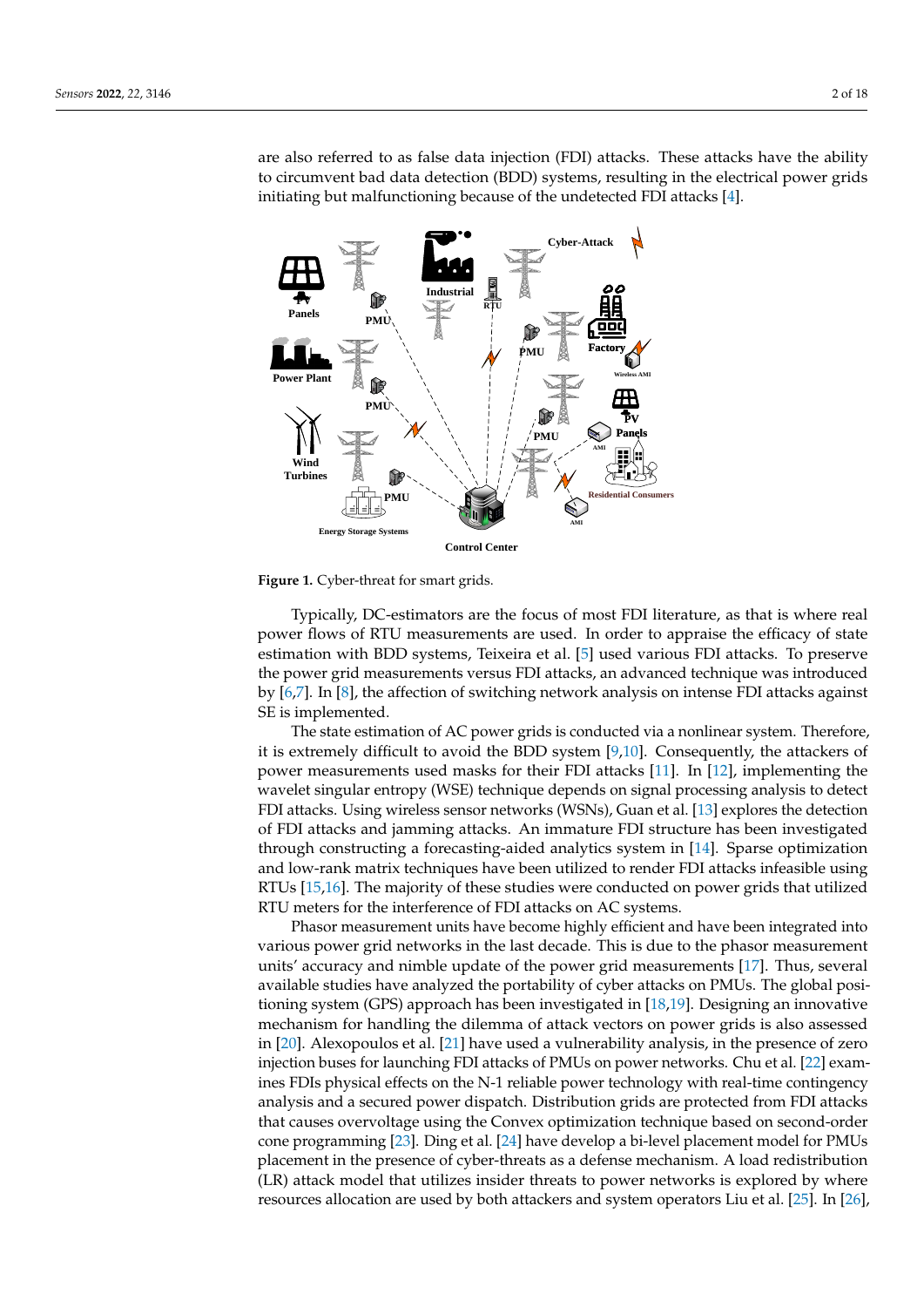the phase-locking value (PLV) methodology is implemented to detect FDI attacks, where this approach can only determine the instances of cyber-attack without determining the location. Huang et al. [\[27\]](#page-16-23) has improved a technique previously used to defend against coordinated cyber-physical attacks (CPAs) based on reducing the number of PMUs.

RTU-based FDI studies are prevalent in literature, whether these units are dedicated to AC or DC estimators [\[9\]](#page-16-5). Many researchers have opted to secure RTUs against FDI attacks by strategically deploying PMUs [\[20\]](#page-16-16). Others have used PMU data streams along with load forecasts to defend against RTU-based FDI attacks [\[28\]](#page-16-24).

The main contributions of this work are summarized as follows:

- RTU-based FDI attacks are prevalent in the literature, where compromising several RTUs is necessary for launching successful FDI attacks. As for PMUs, compromising one PMU is sufficient. This work addresses PMU-based FDI attacks.
- It presents an effective approach for detecting FDIs attacks' moving averages and correlation with several machine learning algorithms.
- The proposed approach is able to identify both the location (targeted PMUs) and the time of the attacks.
- The proposed approach is practical regardless of the window size choice.

The rest of the paper is organized as follows. Section [2](#page-2-0) describes state estimation in the presence of PMUs. Section [2.1](#page-3-0) discusses the attack strategy for FDI. Section [3](#page-4-0) presents the proposed detection mechanism. Section [4](#page-7-0) presents the simulation results, and Section [5](#page-15-3) concludes the paper.

#### <span id="page-2-0"></span>**2. Preliminaries**

The PMUs and RTUs measurement are used by state estimators to predict the magnitudes and angles of the grid  $(\hat{x})$ . By making the grid completely observable using PMUs, the nonlinear state estimation can become a linear process [\[3](#page-15-2)[,29\]](#page-16-25). One of the main advantages of PMUs is their ability to measure the voltage and current in complex forms. This ability simplifies the state estimation (SE) process and makes it linear. For a system with *N* buses under PMU-based SE, the measurement vector can be expressed as follows:

$$
z_n = \begin{bmatrix} v_n^{real} \\ v_n^{imag} \\ v_n^{real} \\ v_{n_k}^{real} \\ i_{n_k}^{imag.} \end{bmatrix} = \begin{bmatrix} |V_n| \cos \theta_n \\ |V_n| \sin \theta_n \\ |I_{n_k}| \cos \theta_{nk} \\ |I_{n_k}| \cos \theta_{nk} \end{bmatrix}
$$
(1)

where  $z_n$  is the measurement vector for bus *n*.  $|V_n|$  and  $\theta_n$  are the voltage and phase angle for bus *n*. The current flow between buses *n* and *k* is represented by *Ink* . The whole system measurements can be written as follows:

<span id="page-2-2"></span>
$$
Z(t) = \mathbf{H}(\mathbf{x}(t)) + w(t),
$$
\n(2)

where where  $Z = [z_1, z_2 \dots z_n]^T$  which represents the measurements for the whole grid. *w* is the noise due to the environment and the sensors. The measurement function **H** of the grid state vector (**x**) which is the bus voltages. There are several approaches for estimating the state vector **x**. One of the common approaches is weighted least square which adjusts the measurements' weights to have the best estimate of **x** [\[3,](#page-15-2)[29\]](#page-16-25).

<span id="page-2-1"></span>
$$
\min J(x) = (Z - \mathbf{H}(\mathbf{x}))^T R^{-1} (Z - \mathbf{H}(\mathbf{x}))
$$
\n(3)

where *R* is a diagonal covariance matrix whose elements are composed of measurement error variance  $\sigma^2$ . By minimizing  $J(x)$  in [\(3\)](#page-2-1), the best estimates of *x* can be obtained. Minimizing [\(3\)](#page-2-1) is usually done in an iterative process and at the desired tolerance the grid states can be expressed as

$$
\widehat{\mathbf{x}} = \left(\mathbf{H}^T R \mathbf{H}\right)^{-1} \mathbf{H}^T R Z.
$$
\n(4)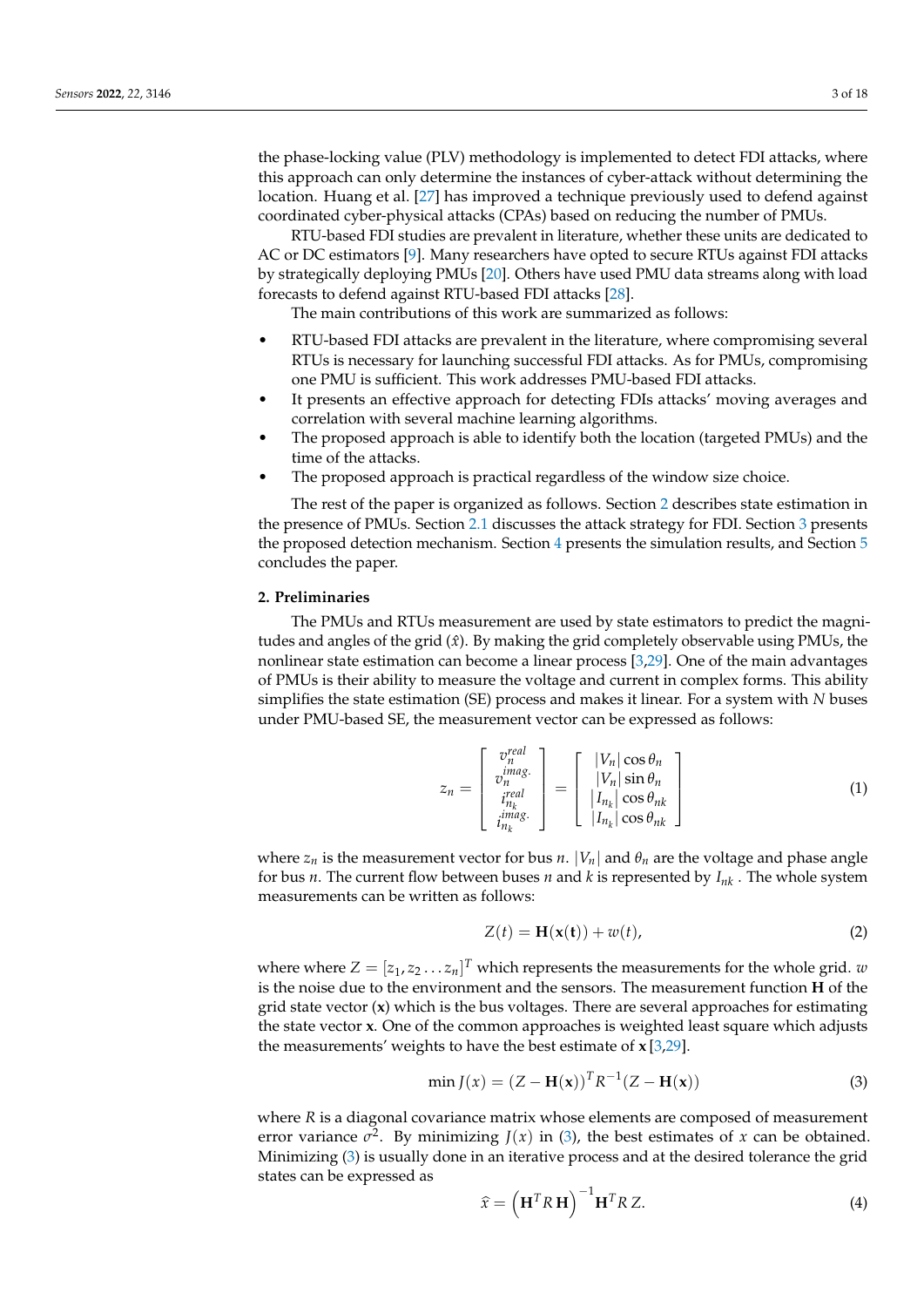For PMU-based state estimation, the SE process can be linear as the measurement and the states vectors are arranged in rectangular forms. The measurement function becomes a composition of the identity matrix and admittance matrix elements corresponding to the current measurements as in [\(5\)](#page-3-1). Thereby making state estimation a non-iterative process.

<span id="page-3-1"></span>
$$
\mathbf{H} = \begin{bmatrix} \mathbf{I}_{\mathbf{m}\mathbf{v}\times\mathbf{2n}} \\ \mathbf{h}_{\mathbf{m}\mathbf{i},\mathbf{m}\mathbf{i}\times\mathbf{2n}} \end{bmatrix} . \tag{5}
$$

where, **mv** and **mi** are the number of voltage and current measurements respectively. The **h** represents the branch admittance *Yij* in a decomposed form such the real and imaginary parts of the branch current *Iij* are produced separately using the model described above the states  $\hat{x}$  can be determined using weighted least square as follows:

<span id="page-3-2"></span>
$$
\hat{\mathbf{x}} = (\mathbf{H}^T R^{-1} \mathbf{H})^{-1} \mathbf{H}^T R^{-1} Z; \tag{6}
$$

where *R* is the covariance matrix of the noise.

#### <span id="page-3-0"></span>*2.1. Attack Model*

This subsection describes FDI attacks for smart grids based on PMUs. As the control center conducts state estimation using [\(6\)](#page-3-2), the adversaries aim to falsify the measurements in [\(2\)](#page-2-2) without detection. This falsification if not detected will lead to the wrong state estimation, thereby leading to wrong operational decisions by the operators such as overloading or tripping transmission lines. However, falsifying measurements cannot be done arbitrarily; As state estimators, use techniques such as the Chi-square test and Largest normalized Residual (LNR) which can detect abnormal or manipulated measurements [\[3\]](#page-15-2). Therefore, for the adversaries to be successful, such attacks need to be masked using the grid topology and avoid detection by BDD or LNR [\[8](#page-16-4)[,29](#page-16-25)[,30\]](#page-16-26). Avoiding detection can be done by building the attack vector  $a<sub>v</sub>$  using the grid information, which can be obtained by a disgruntled employee or by monitoring the data streams (PMU measurements) [\[26\]](#page-16-22).

<span id="page-3-3"></span>
$$
a_v = c \times [0 \dots h_1 h_2 \dots h_i \space 0 \dots 0]^T,
$$
\n
$$
(7)
$$

where

*a<sup>v</sup>* is the attack vector, *c* is the desired change by the adversary to the true states,  $h_i \in H$ .

This attack vector *a<sup>v</sup>* is built using several measured signals. For RTU-based FDI, several RTUs need to be compromised [\[8,](#page-16-4)[29\]](#page-16-25). However, for PMUs, compromising one PMU can be sufficient as each PMU measures the bus voltage and all current streams of adjacent buses. Therefore, the measurement vector in [\(2\)](#page-2-2) can be changed as follows:

<span id="page-3-5"></span>
$$
Z_{comp.} = Z + a_v; \t\t(8)
$$

where

$$
a_v
$$
 is the attack vector,  
\n
$$
Z_{comp.} = [z_{tru_1}z_{tru_2} \dots z_{comp_1}z_{comp_2} \dots z_{comp_i}z_{tru_{i+1}...}z_N]^T.
$$

<span id="page-3-4"></span>By using the attack vector in  $(7)$  and  $(10)$ , the LNR is not affected thereby making such attacks undetectable using traditional approaches. If the LNR in [\(9\)](#page-3-4) is above a certain threshold, the data is flagged and removed. The key aspect of this manipulation is to make the LNR of the compromised measurement as close to the LNR of the original measurements as possible [\[9\]](#page-16-5).

$$
LNR \le \tau
$$
  
=  $||Z - H\hat{x}|| \le \tau$  (9)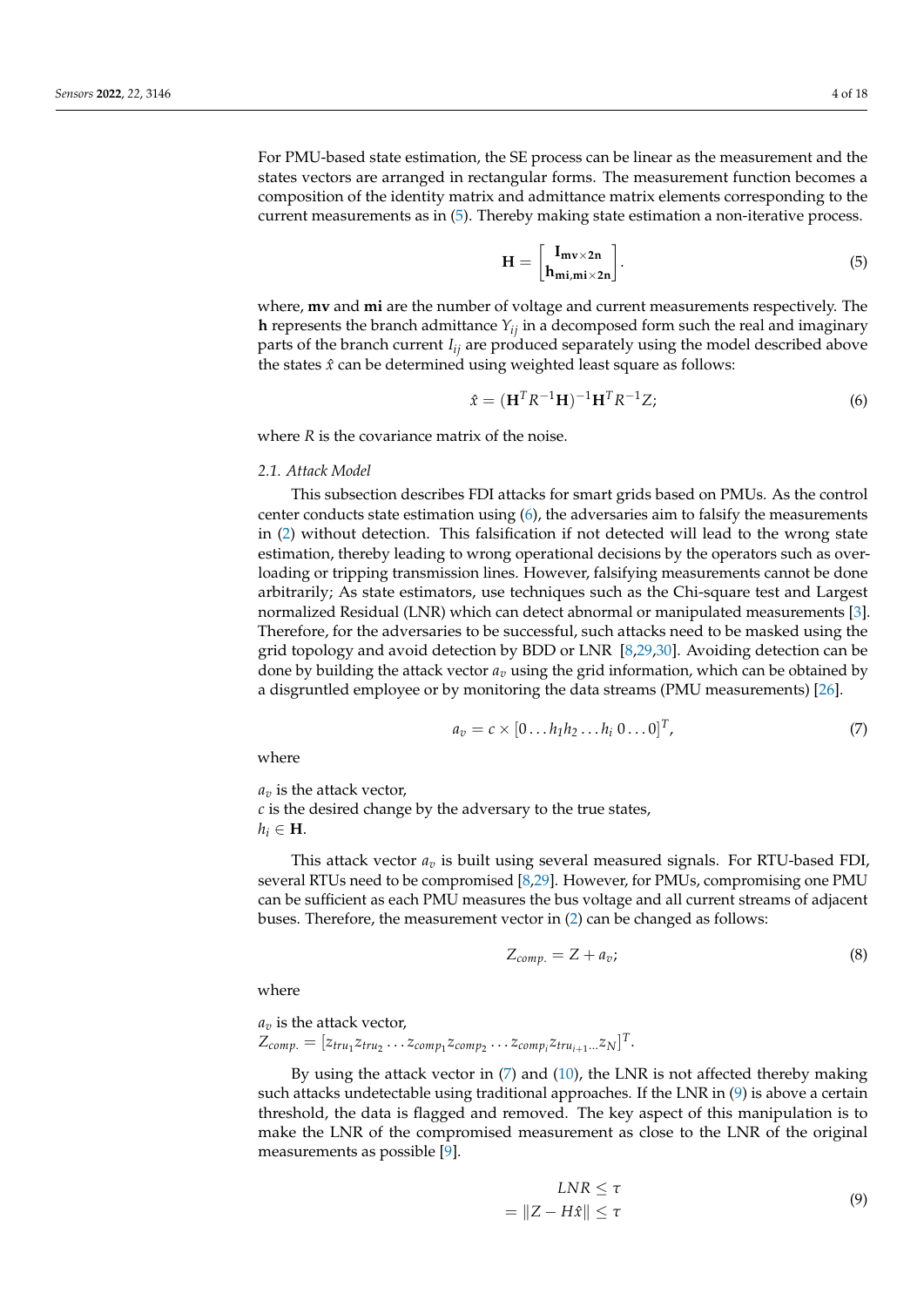$$
LNR_{comp.} = \|z_{comp.} - H\hat{x}_{comp.}\| = \|z_{tru} + a_v - H(\hat{x} + c)\|
$$
  
=  $\|z_{tru} + hc - H\hat{x} - hc\| = \|z_{tru} - h\hat{x}\| \le \tau.$   

$$
LNR_{comp.} \cong LNR
$$
 (10)

<span id="page-4-1"></span>Therefore, if the attack vector is constructed as in [\(10\)](#page-4-1), the FDI will be successful. The adversaries can monitor the measurement data to obtain partial information about the grid and use PMUs for such attacks. Compromising one PMU is enough to construct such a vector and manipulate several states of the grid.

#### <span id="page-4-0"></span>**3. Methodology**

The PMU measurement data is undergone through several pre-processing steps, before feeding measurement data (data streams) to the machine learning algorithms. As using raw data directly or irrelevant feature processing or may add redundancy, which can deteriorate the performance or lead to false classifications. The raw data streams are used to compute the features, using moving average in [\(11\)](#page-4-2), thereby reducing the fluctuations and noise in the data and to make the streams more stable.

$$
X_M = \frac{1}{w} \sum_{n=0}^{w} x_{raw}
$$
  

$$
Y_M = \frac{1}{w} \sum_{n=0}^{w} y_{raw}
$$
 (11)

<span id="page-4-2"></span>where,

*w* window size

*xraw* identify raw PMU measurement data

*yraw* binary flags identifying attacked samples

*X<sup>M</sup>* identifies moving average of the measurements *Z* in [\(2\)](#page-2-2) or [\(8\)](#page-3-5).

*Y<sup>M</sup>* identifies moving average ground truth (which measurements are attacked).

It should be noted that the *xraw* in the above equation is the data obtained by the PMUs through their channels is referred to as *Z* in [\(2\)](#page-2-2) and [\(8\)](#page-3-5).

The next step of the pre-processing is to compute the Pearson correlation between all the different data streams recorded to find the most correlated measurement data (data streams) as in [\(12\)](#page-4-3). The correlated streams are the streams of the measurement data that are of interest since these are the ones that were affected by the FDIs. A supervised learning approach is used where the data streams are split into different parts to model, then test and validate. In supervised learning, the desired results (classification) are referred to as the ground truth. The ground truth is used to help model the system in the initial stage and used in the other stages to validate and test the performance of the model [\[31\]](#page-16-27). These correlated data streams (measurement data) are further compared with the ground truth values to validate if the correlation process has identified the accurate data streams under attack due to the FDIs. After the accurate identification of the attacked PMU channel via correlation, the data streams are further fed into the machine learning algorithms for classification purposes. Flow chart of all the processing steps opted to detect the rows (attack location) and the attacked samples of attacked PMU are presented in Figure [2.](#page-5-0)

<span id="page-4-3"></span>
$$
C_r = \frac{\Sigma_M((X_M - \text{mean}(X_M))(Y_M - \text{mean}(Y_M)))}{\sqrt{\sum_M (X_M - \text{mean}(X_M))^2 \sum_M (Y_M - \text{mean}(Y_M))^2}}
$$
(12)

where,

*X<sup>M</sup>* identifies moving average *Y<sup>M</sup>* identifies ground truth *Cr* identifies correlation between *X<sup>M</sup>* and *Y<sup>M</sup>*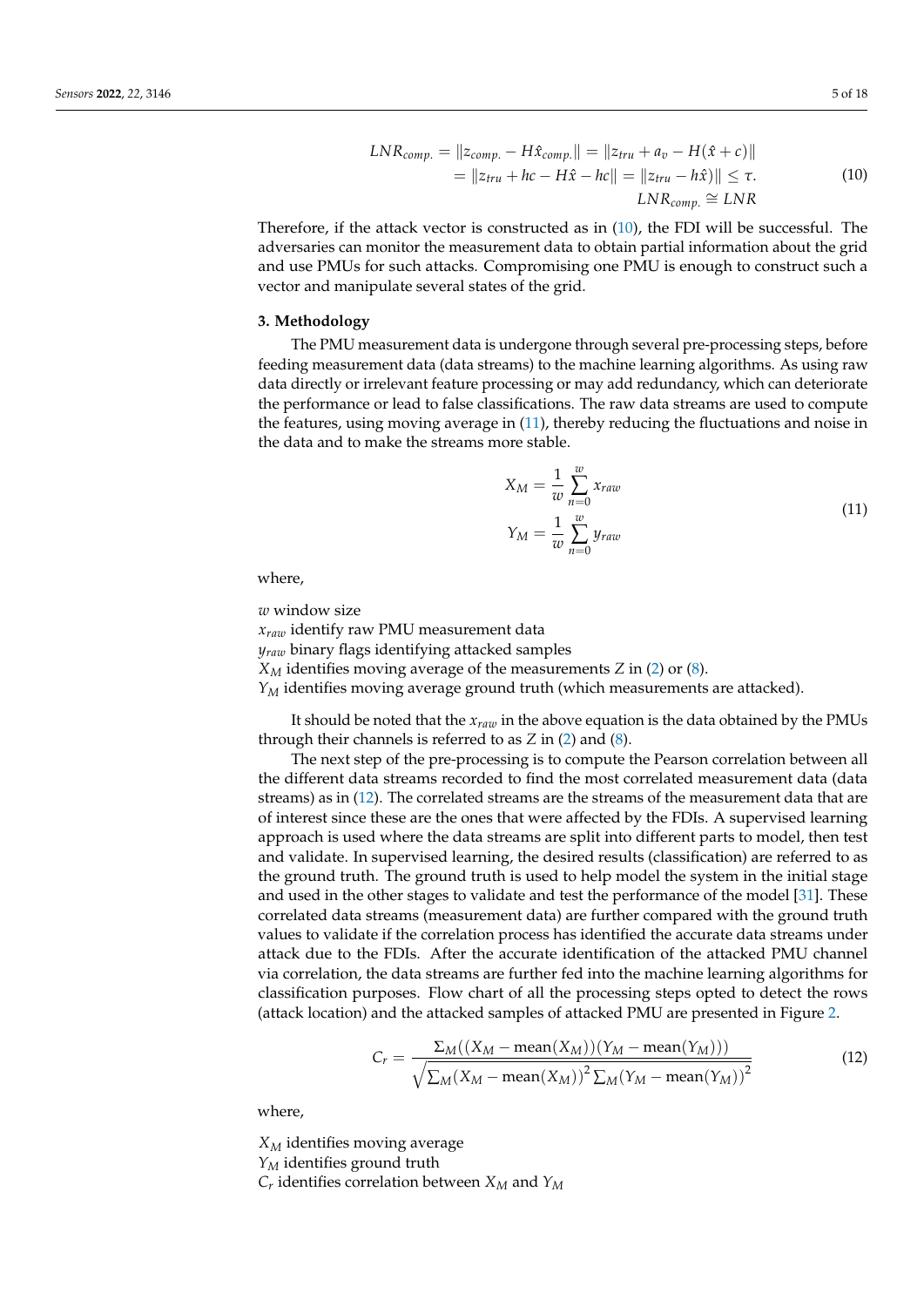<span id="page-5-0"></span>

**Figure 2.** Detection of False Data Injection using machine learning.

## *3.1. Ground Truth Adjustment*

The original ground truth (the true classification)*yraw* obtained to validate the classifier performance is also updated as per the window size length that moving average filter uses in [\(11\)](#page-4-2). This is important to keep the equal number of measurement samples in the dataset obtained after the moving average stage and in the transformed ground truth. To achieve this, majority voting criteria is used in the ground truth transformation which means that the majority class will be sustained in the transformed ground truth data  $X_M$  and  $Y_M$ . For example, if the window length of moving average is 5 and we have  $y_{\text{raw}} = [1,1,1,0,0]$ . Then, this scenario will generate ground truth value of  $Y_M = [1]$  since the "1" is the majority class in the *yraw*.

## *3.2. Machine Learning Algorithms for the Detection of False Data Traces*

The data streams of the PMUs obtained after the moving average are then applied to the different machine learning algorithms to detect the false data injections and their corresponding time instances. Three machine learning algorithms are used. We assume the adversaries are targeting the minimum number of measurements that guarantees a successful attack. Targeting a high number of measurements is taxing on the resources of the adversaries and raises the risk of detection [\[9](#page-16-5)[,26](#page-16-22)[,27\]](#page-16-23). Therefore, the measurements data (data streams) are highly skewed, since only a minority of the data is manipulated by the adversaries. Therefore, when evaluating the performance of the algorithms F-score is preferred over the other performance measures [\[32\]](#page-17-0). The expression to compute F-score is presented in [\(13\)](#page-5-1).

<span id="page-5-1"></span>
$$
F_1 \text{ score} = \frac{2TP}{2TP + FP + FN} \tag{13}
$$

where

*TP* normal samples identified correctly (true positive) *FP* attacked samples identified incorrectly (false positive) *TN* attacked samples identified correctly (true negative) *FN* normal samples identified incorrectly( false negative)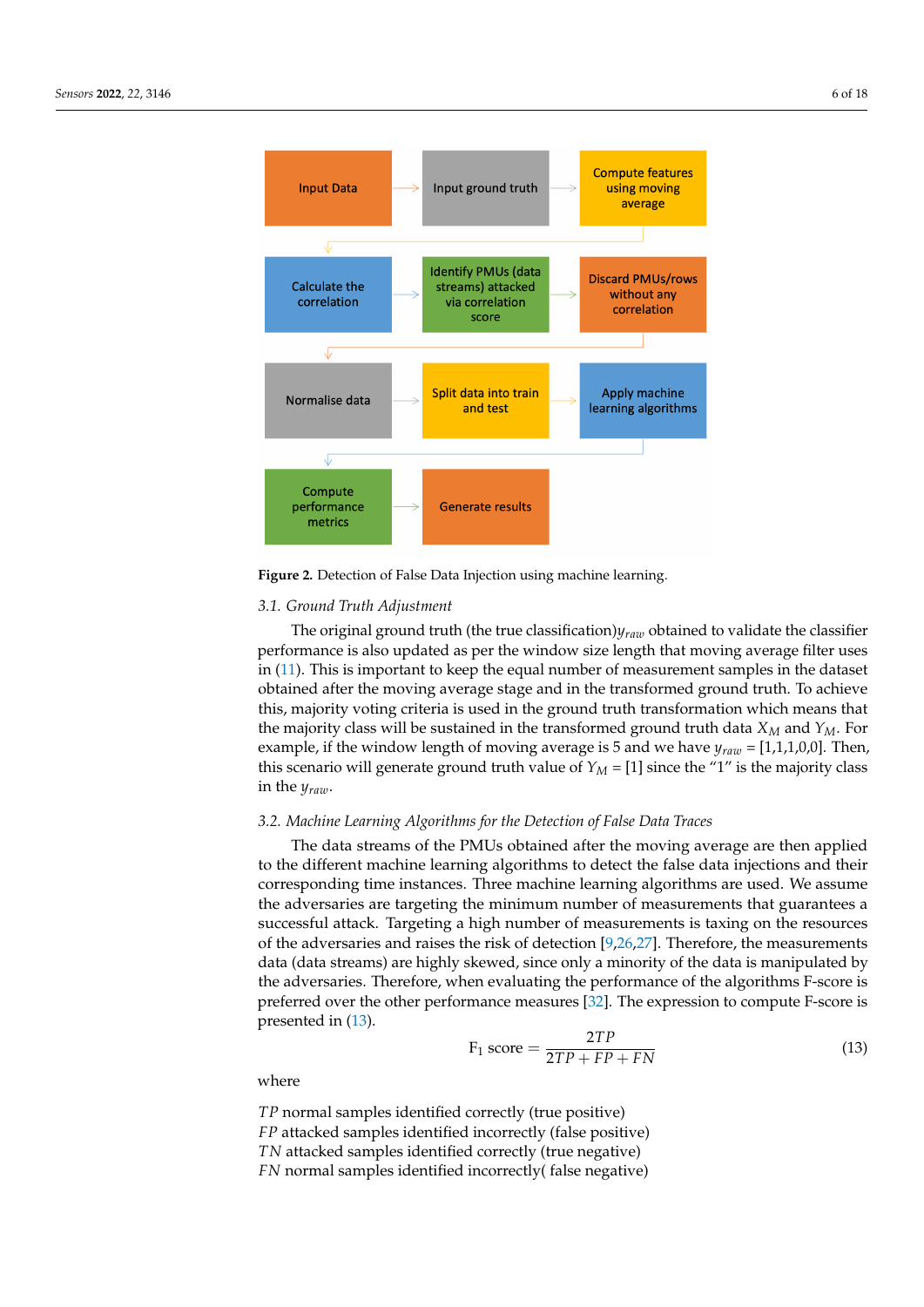#### <span id="page-6-2"></span>*3.3. Support Vector Machine*

One of the machine learning algorithms used to detect the FDIs is the support vector machines (SVM). The SVM is widely used for classification problems [\[33,](#page-17-1)[34\]](#page-17-2) in a variety of different domains due to their high predicting power, high margin and the use of the support vectors to better fit the data and their capabilities of handling the data with outliers [\[33\]](#page-17-1). Therefore, SVM is quite efficient machine learning algorithm, easy to understand, implement and interpret. Each object for classification is represented as a point in an n-dimensional space and the coordinates of this point are usually called features. SVMs perform the classification task by drawing a hyperplane that is a line in 2-D or a plane in 3-D in such a way that all points in one category are on one side of the hyperplane and all points of the other category are on the other side. There could be multiple hyperplanes and SVM tries to find the one that best separates the various categories in the sense that it maximizes the distance to points in either category. This distance is called the margin and the points that fall exactly on the margin are called the supporting vectors. In this study, we have implement SVM classifier since we have discrete output classes to classify i.e., attacked vs non-attacked. The SVM regressor is also used to classify the continuous variables. The mathematical expression to compute margin for the linear SVM [\[31\]](#page-16-27) is shown in [\(14\)](#page-6-0).

<span id="page-6-0"></span>
$$
argmin = argmin d(x) = argmin \frac{|x \times w + b|}{\sqrt{\sum_{i=1}^{d} w_i^2}}
$$
(14)

where *x* is the training data vector, *d* is the margin of separation between hyperplanes, *w* is the weight vector and *b* is the constant. The SVM is implemented in python using the sklearn libraries and with the linear kernel and the complexity is set to 1.

The SVM classification algorithm was developed by setting the various parameters as given in Table [1.](#page-6-1) The kernel cache size is set to 200 which acts as a buffer. Degrees is set to 1 and linear kernel function is used in this study. The linear kernel served the purpose in this study, therefore more complex kernel methods such as polynomial, radial basis function or sigmoid were not further explored. As there are binary-classes that's why 'ovr' has been used which mean one vs rest decision function. The mathematical expression (13) was used to compute the margin for the linear SVM [\[32\]](#page-17-0).

<span id="page-6-1"></span>**Table 1.** SVM classification parameters.

| Sr.No | Parameter's List of SVM         |
|-------|---------------------------------|
|       | cache size = $200$ ,            |
|       | decision_function_shape = 'ovr' |
| 3     | Complexity $= 1$                |
|       | kernel = linear                 |

#### *3.4. Extreme Gradient Boosting Classifier*

Ensemble methods are quite useful in combining the results obtained from several individual estimators together to improve the system performance. The combined performance of estimators is preferred instead of using individual estimator's based prediction that can result into lower accuracy. The eXtreme Gradient Boosting (XGB) classifier is type of ensemble classifiers used in this study to detect the FDI. This XGB is relatively a new algorithm and has been frequently used in different domains [\[34](#page-17-2)[,35\]](#page-17-3) due to the improvisation it has achieved over the standard GB classifier through the efficiently execution and implementation of the approximation methods. Like every classifier, XGB also got a mechanism to find the optimal parameters by optimizing the regularized objective function shown in [\(15\)](#page-7-1) [\[36\]](#page-17-4)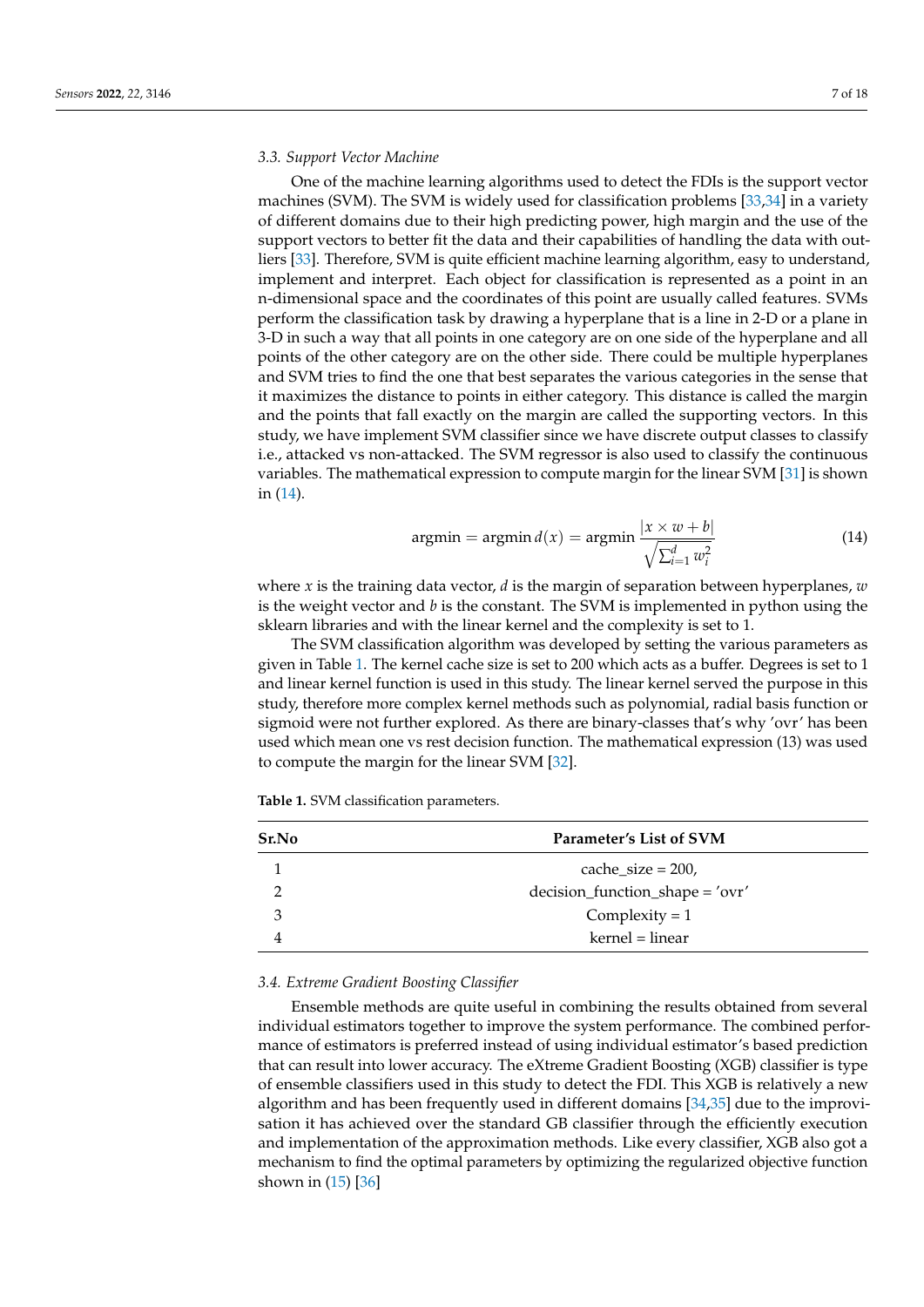<span id="page-7-1"></span>
$$
L^{(t)} = \sum_{i=1}^{n} l\left(y_i, \hat{y}_i^{(t-1)} + f_t(x_i)\right) + \Omega(f_t)
$$
\n(15)

where  $L^{(t)}$  is objective function, *n* is the number of examples in the training dataset, *t* is the *t*th iteration of the tree, *i* is the *i*th instance of the training example, *x<sup>i</sup>* is the features value at the instance *i*,  $y_i$  is the actual value,  $\hat{y}_i$  is the predicted value of the ensemble tree,  $f_t$  represents the *t*th tree iteration,  $\Omega(f_t)$  is the measure of model complexity. The  $XGB$  is implemented in python and the simulations are set as follows i.e., booster = gb tree, minimum child weight 1, learning rate 0.3, gamma 0, maximum depth 6. Table [2](#page-7-2) summarizes the classification parameters.

<span id="page-7-2"></span>**Table 2.** XGB classification parameters.

| <b>XGB</b> Parameters | <b>Selected Value</b> |
|-----------------------|-----------------------|
| booster               | gbtree                |
| learning_rate         | 0.3                   |
| max_depth             | 6                     |
| min_child_weight      | 1                     |
| sampling_method       | uniform               |
| lambda                |                       |

#### <span id="page-7-4"></span>*3.5. Quadratic Discriminant Analysis*

The third classifier used to detect FDI is quadratic discriminant analysis (QDA). As is evident from the name, the QDA generates the quadratic decision boundaries to train the classifier. Such classifiers are preferred due to their less computational requirements and also not requiring the hyper parameters tuning.The QDA is also implemented in Python. The expression to compute the estimated class  $x(C(x))$  using LDA [\[37\]](#page-17-5) is presented in [\(16\)](#page-7-3).

<span id="page-7-3"></span>
$$
C(x) = \underset{k}{\operatorname{argmax}} \delta_k(x) \tag{16}
$$

where  $C(x)$  is the estimated class, *x* is the dataset instance, *k* is the number of classes,  $\delta_k(x)$ is the quadratic discriminant function.

### <span id="page-7-0"></span>**4. Simulation and Results**

This section presents the ML approach for detecting PMU-based FDIs. The approach is tested on the IEEE 14-bus and the IEEE 30-bus test systems. The PMUs are deployed for both systems to achieve complete observability [\[38–](#page-17-6)[40\]](#page-17-7), as shown in Figures [3](#page-9-0) and [4.](#page-9-1) The FDIs are tested on both systems using the approach mentioned in Section [3](#page-4-0) which is summarized in Algorithm 1. In the proposed approach, PMUs are assumed to measure the signals at 30 sample per second, where each PMU measures the current flow of all bordering buses.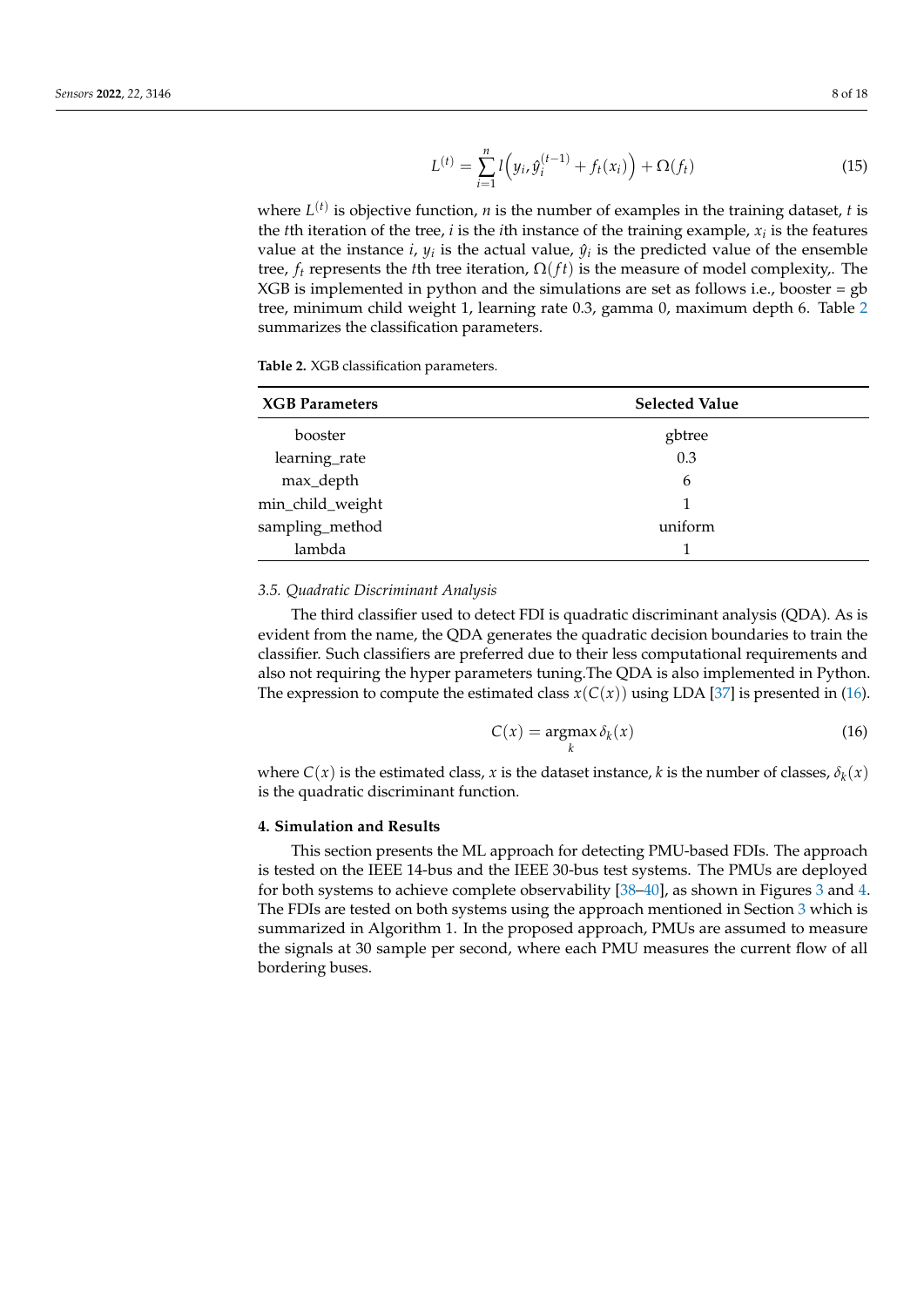**Algorithm 1:** FDI detection algorithm Input: PMUs Data streams **Output**: data classification, performance measures Initialize: Window size *w*; **while** *exists* (*Fileid*) **do** Compute moving average *X<sup>M</sup>* of data streams **for**  $(i = 0, i < len(x), i + 1)$ , **do** Compute  $X_{M_i}$  using [\(11\)](#page-4-2) **end for** Compute moving average of labels *Y<sup>M</sup>* **for**  $(y = 0, y < \text{len}(y), y + +)$ , Compute  $Y_{M_i}$  using [\(11\)](#page-4-2) **do if**  $(Y_{M_i} < \tau : Y_{M_i} = 0)$  **then end if** Compute of  $X_M$  and  $Y_M$  using [\(12\)](#page-4-3) **end for for** (*row* = 0,*row* < *len*(*ylabel*)/2,*row* + +) **do for**  $(j = 0, j < len(x), j++)$  **do** Compute *Crow* of *XM<sup>j</sup>* and *YMrow* using [\(12\)](#page-4-3) **if**  $(C_{row} >= 0)$  ,  $C_{r_i} = C + row$ **end if end for end for** train and test machine learning classifiers after splitting data into train and test **for**  $(k = 0, k <$  *correlated<sub>rows</sub>*,  $k +$  +  $)$  **do Split the data streams for testing and training**  $x_{train}$ ,  $x_{test}$ ,  $y_{train}$ ,  $y_{test} = Split(X_M, Y_M)$ **Initialize all classifiers**,  $clf_1 = SVM$ ,  $clf_2 = QDA$ ,  $clf_3 = XGB$  .  $\triangleright$  As in Sections [3.3–](#page-6-2)[3.5](#page-7-4) **Train the classifiers,**  $cf_1 = clf_1.fit(X_{train}, y_{train})$  .  $\triangleright$  Build the SVM model using the train data  $cf_2 = clf_2.fit(X_{train}, y_{train})$  .  $\triangleright$  Build the QDA model using the train data  $cf_3 = clf_3.fit(X_{train}, y_{train})$  . Build the XGB model using the train data **Predict classification**  $y$ <sub>*pred*</sub> $\begin{cases} 0, \\ 1, \end{cases}$ non attacked samples attacked samples predict the unseen data to the classifier  $y_{pred} - SVM = cf_1,predict(X_{test})$  $y_{pred} - QDA = cf_2,predict(X_{test})$  $y_{pred} - XGB = cf_3.predict(X_{test})$ evaluate the performance using [\(13\)](#page-5-1). **end for return**  $g(t)$ ; **end While**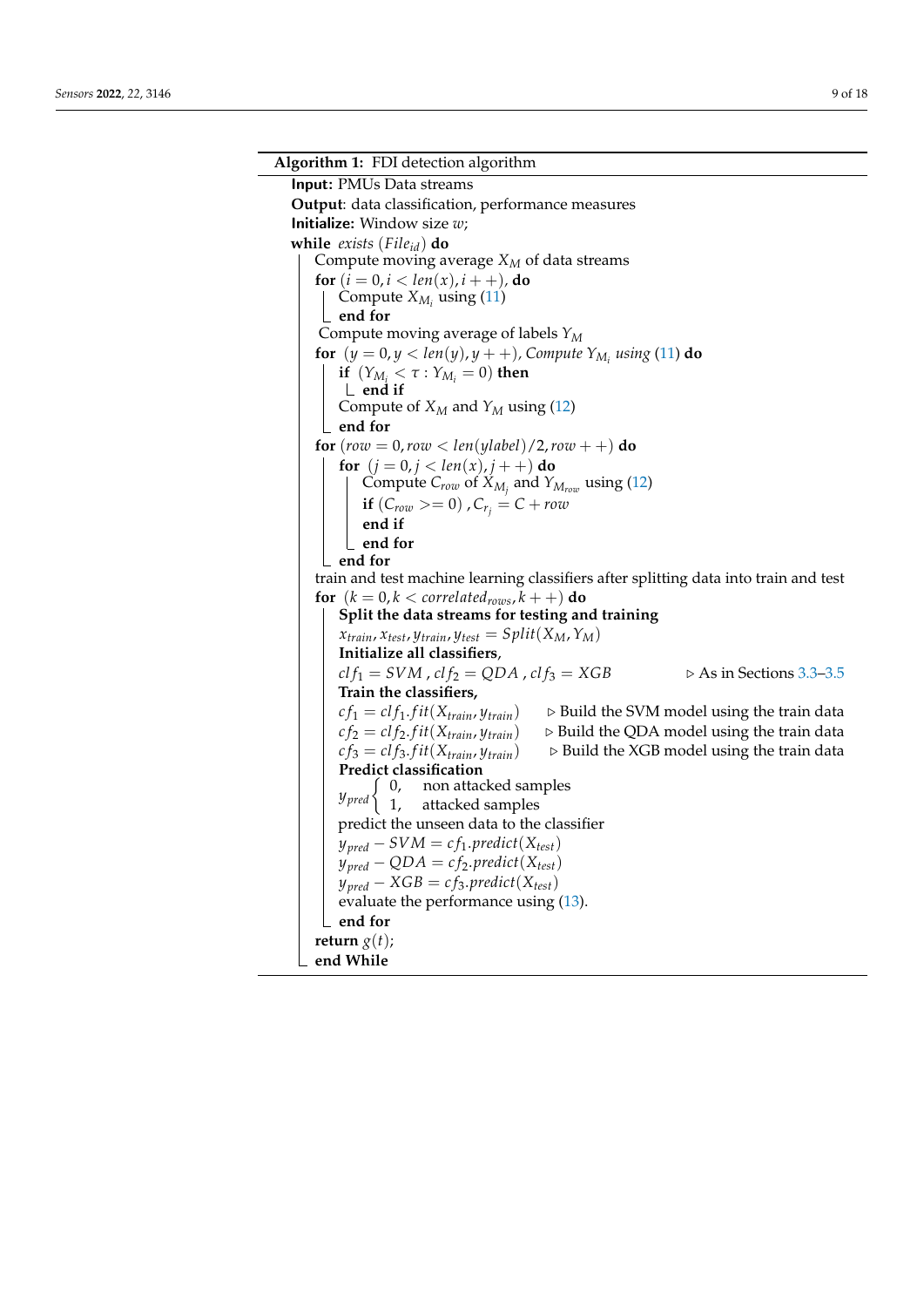<span id="page-9-0"></span>

<span id="page-9-1"></span>**Figure 3.** IEEE 14-bus test system [\[26\]](#page-16-22).



Figure 4. IEEE 30-bus test system [\[26\]](#page-16-22).

## *4.1. Case Studies*

To test the validity of our approach, several scenarios are tested for both systems. The load profile is varied, and 50 Monte Carlo simulations are used for each scenario. Four scenarios are used as follows:

• **Scenario I:** In this scenario, the time and duration of the attack is randomized for all Monte Carlo simulations. However, the attack intensity and location are kept constant.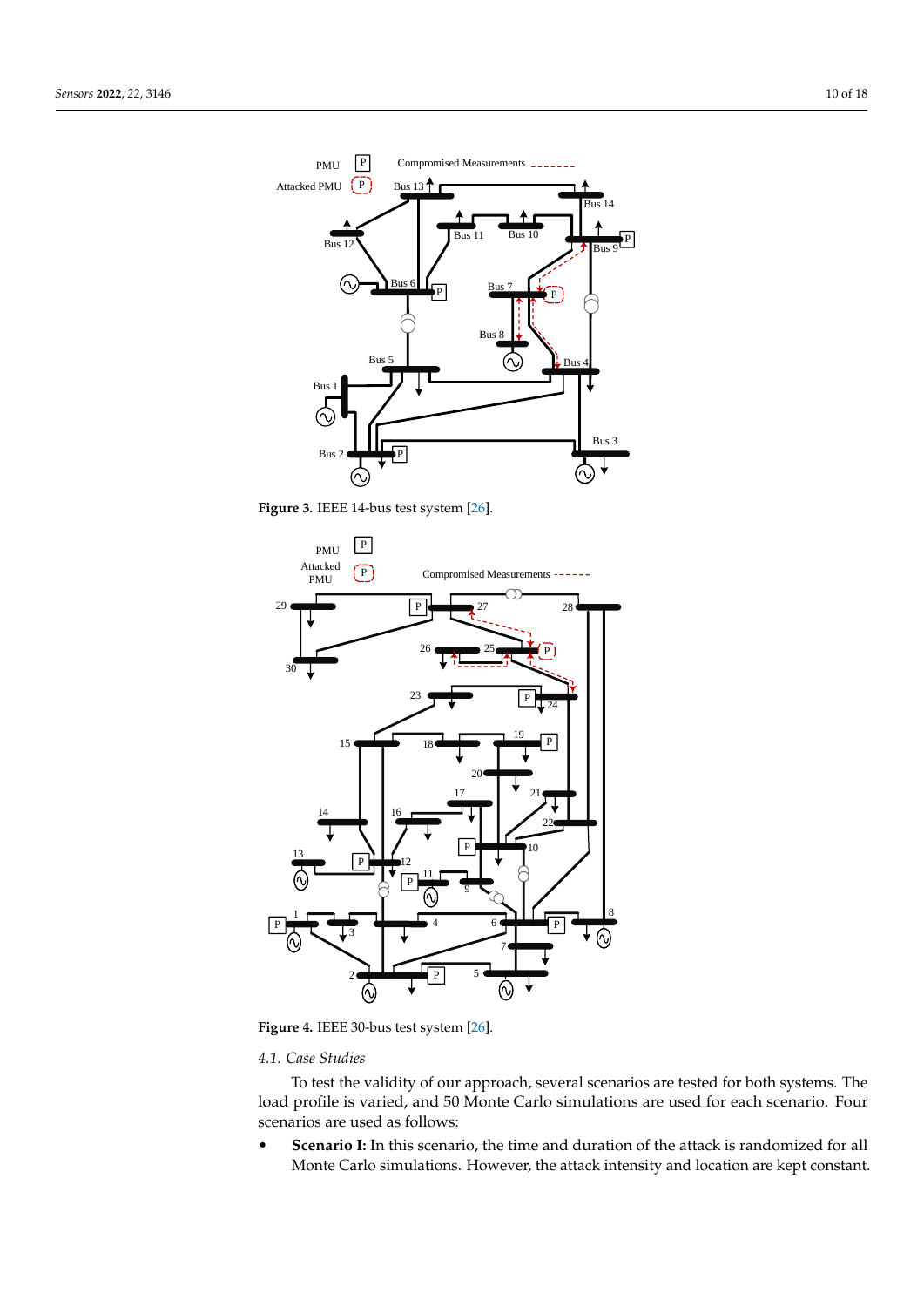- **Scenario III:** In this scenario, the time and duration of the attack is randomized for all Monte Carlo simulations. The attack intensity *a<sup>v</sup>* and location are varied *per each simulation.*
- **Scenario IV:** In this scenario, Multiple random PMUs are attacked simultaneously; the attack vector *a* changes randomly for each Monte Carlo simulation. The duration of the attack is also randomized.

The above mentioned scenarios are summarized in Table [3.](#page-10-0) We have conducted several experiments by varying the size of the moving average window in [\(11\)](#page-4-2) from 2 to 12 as these best fits in the scenario generated. Our findings suggested that a change in the window size does not affect the performance of the machine learning-based method in detecting the false data streams. This is true in both cases, when findings the location of the attacked bus via correlation as well as detecting the data samples of the attacked samples using machine learning algorithms. These findings are quite encouraging and suggest that the proposed system is capable of detecting the attacked PMUs and their time matter, regardless of the length of feature window used during the moving average filter processing. The window length is kept to "5" in all the upcoming scenario to maintain the uniformity among the results.

| <b>Scenarios</b> | Number of<br><b>Monte-Carlo</b><br><b>Simulations</b> | <b>Attacked</b><br><b>PMU</b><br>Location | Attack<br>Vector $a_n$ | Duration<br>of the<br><b>Attack</b> |  |
|------------------|-------------------------------------------------------|-------------------------------------------|------------------------|-------------------------------------|--|
|                  |                                                       | IEEE-14 bus test system                   |                        |                                     |  |
| Scenario I       | 50                                                    | Constant                                  | Constant               | Variable                            |  |
| Scenario II      | 50                                                    | A single random<br><b>PMU</b>             | Constant               | Variable                            |  |
| Scenario III     | 50                                                    | A single random<br>PMU                    | Variable               | Variable                            |  |
|                  | IEEE-30 bus test system                               |                                           |                        |                                     |  |
| Scenario I       | 50                                                    | Constant                                  | Constant               | Variable                            |  |
| Scenario II      | 50                                                    | A single random<br><b>PMU</b>             | Variable               | Constant                            |  |
| Scenario III     | 10                                                    | A single random<br><b>PMU</b>             | Variable               | Variable                            |  |
| Scenario IV      | 10                                                    | Multiple random<br><b>PMUs</b>            | Variable               | Variable                            |  |

<span id="page-10-0"></span>**Table 3.** Summary of Scenarios of the FDIs experiments.

## *4.2. Attacked Bus Detection*

The performance analysis of the proposed hybrid (correlation and machine learning base approach) false data injection method is presented in Table [1.](#page-6-1) The column "cases" presents the different dataset scenarios, the attacked PMU shows the detected location of the PMU, the accuracy of location shows the difference between the actual false data injection identified through the I-Flag data flag and the predicted location detected through the proposed false data injected detection method. The last column presents the performance of machine learning classifiers in detecting the accurate data samples or samples when the attacked is occurred. It is quite evident from Table [4.](#page-11-0)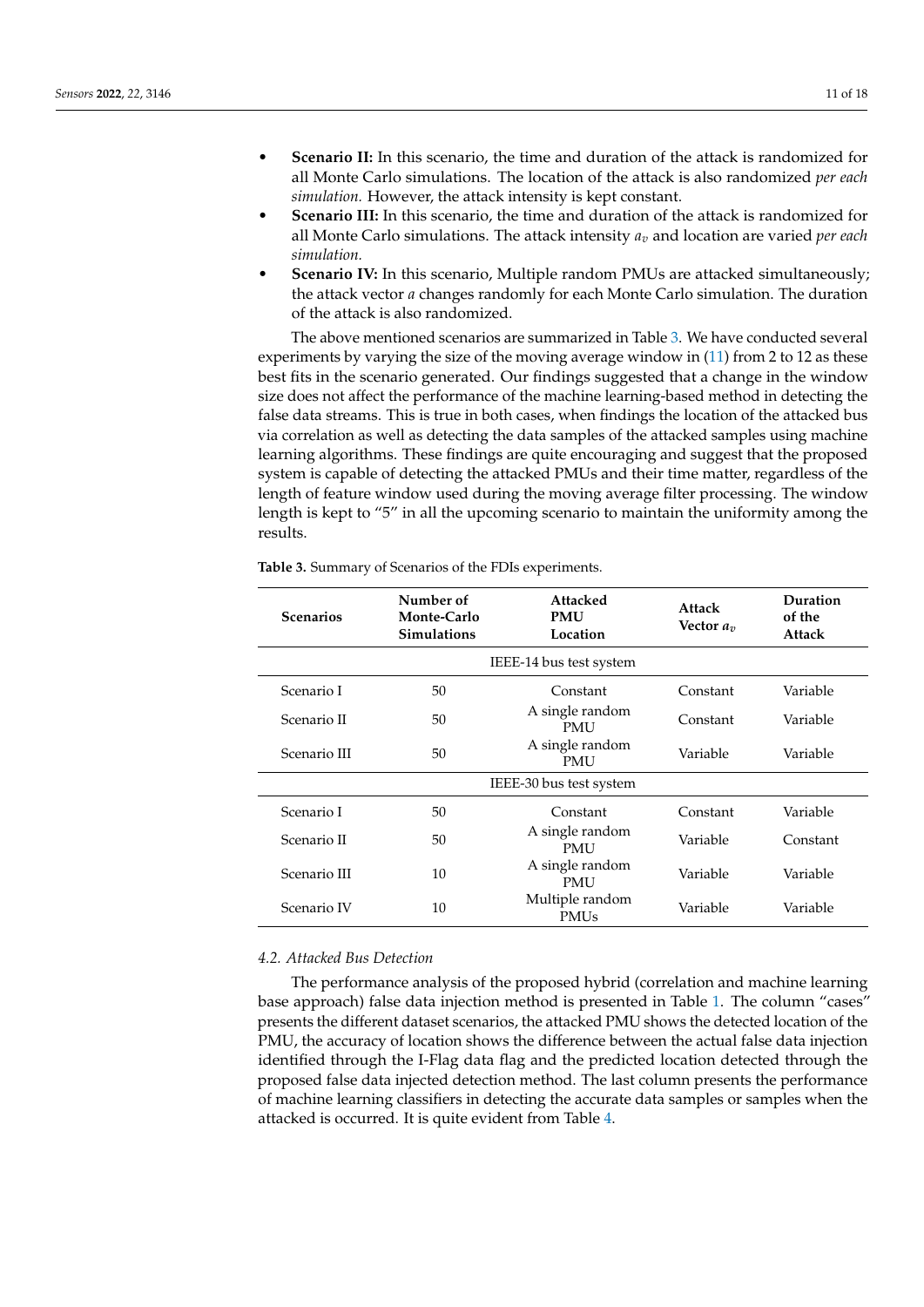| Case                    | <b>Attacked PMUs</b>    | $a_v$    | <b>Identification Accuracy</b> |  |
|-------------------------|-------------------------|----------|--------------------------------|--|
|                         | IEEE-14 bus test system |          |                                |  |
| Scenario I: case 1      | 7                       | constant | 100%                           |  |
| Scenario I: case 5      | 2                       | constant | $100\%$                        |  |
| Scenario II: case 9     | 6                       | variable | $100\%$                        |  |
| Scenario II: case 19    | 9                       | variable | 100%                           |  |
| Scenario III: case 2    | 7                       | variable | 100%                           |  |
| Scenario III: case 7    | 6                       | variable | 100%                           |  |
| IEEE-30 bus test system |                         |          |                                |  |
| Scenario II: case 3     | 12                      | variable | 100%                           |  |
| Scenario II: case 7     | 8                       | variable | $100\%$                        |  |
| Scenario III: case 8    | $\overline{2}$          | variable | $100\%$                        |  |
| Scenario III: case 5    | 24                      | variable | 100%                           |  |
| Scenario IV: case 2     | 11, 27                  | variable | $100\%$                        |  |
| Scenario IV: case 7     | 1, 12                   | variable | 100%                           |  |

<span id="page-11-0"></span>**Table 4.** Performance of detecting location of Attacked PMUs.

## *4.3. Time Stamp Prediction Using Machine Learning*

Time stamp prediction of attacked vs non-attacked samples is accomplished by developing three classifiers on the FDI dataset. The overall performance is obtained by the three classifiers (SVM, QDA, XGB) using all the three dataset scenarios is presented in Figure [5.](#page-11-1)

It is quite obvious from the Figure [5](#page-11-1) that most of the classifiers (2 out of 3) implemented in this study achieved an overall performance ( $F_1$  score) of 100% which is quite encouraging and show the strength of the proposed system in classifying attacked vs non-attacked data streams. More results and discussion are presented in the upcoming Sections [4.4](#page-11-2)[–4.7.](#page-13-0)

<span id="page-11-1"></span>

## **Performance Analysis of various classifiers**

**Figure 5.** Performance analysis of various classifiers and data collection scenarios.

### <span id="page-11-2"></span>*4.4. Scenario I*

The performance analysis of three classifiers implemented in this study is presented in the form of confusion matrix in Table [5](#page-12-0) along with the F-score. Its is quite evident from the results that SVM and XGB are able to detect the attacked and non-attacked samples with very high performance of 100% followed by QDA with a performance of above 93%. These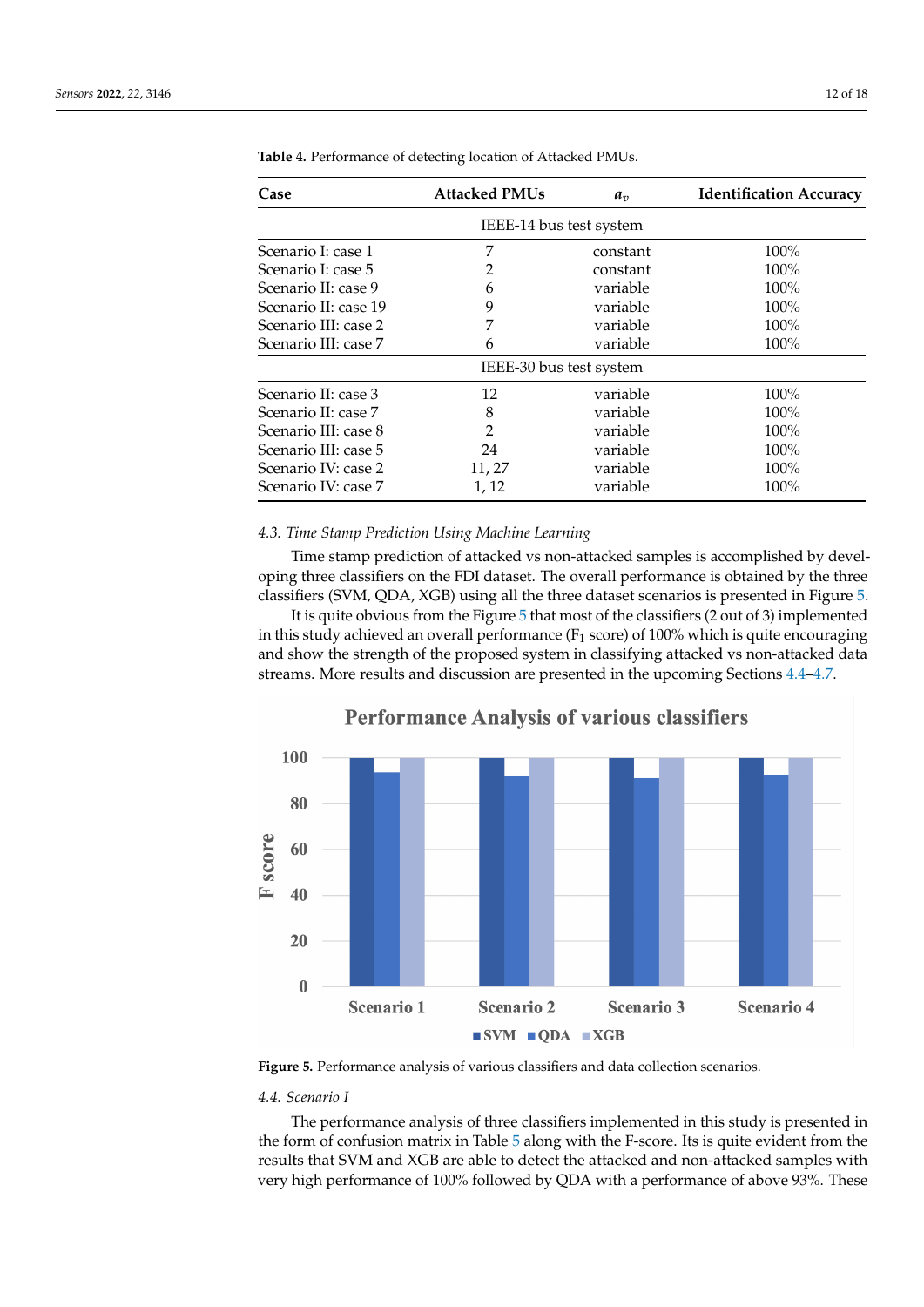results showed the strength of the proposed novel machine learning method in detecting the data samples of false injected data in the network.

<span id="page-12-0"></span>**Table 5.** Sample of the performance for scenario I.

| <b>F-Score</b>      |                        | <b>SVM</b>             |                            |
|---------------------|------------------------|------------------------|----------------------------|
| 100%                |                        | <b>Predicted Class</b> |                            |
|                     | Attacked               | Not Attacked           | $\leftarrow$ Classified as |
|                     | 4099                   | $\Omega$               | Attacked                   |
| Actual Class        | 0                      | 60,700                 | Not Attacked               |
| <b>F-Score</b>      |                        | QDA                    |                            |
| 93.78%              | <b>Predicted Class</b> |                        |                            |
|                     | Attacked               | Not Attacked           | $\leftarrow$ Classified as |
| <b>Actual Class</b> | 4099                   | $\theta$               | Attacked                   |
|                     | 786                    | 59,914                 | Not Attacked               |
| F-Score             |                        | XGB                    |                            |
| 100%                | <b>Predicted Class</b> |                        |                            |
|                     | Attacked               | Not Attacked           | $\leftarrow$ Classified as |
| <b>Actual Class</b> | 4099                   | $\Omega$               | Attacked                   |
|                     | 0                      | 70,700                 | Not Attacked               |

## *4.5. Scenario II*

The results obtained by the machine learning classifies in detecting the false data traces from Mx scenario are presented in Table [6.](#page-12-1) The findings of the scenario II are very positive and depicted that SVM and XGB are capable of detecting the false data data samples with F-score of 100%. The QDA also performed well and achieved performance of around 92% in detecting the false data streams.

<span id="page-12-1"></span>**Table 6.** Sample of the performance for scenario II.

| <b>F-Score</b>      |                        | <b>SVM</b>             |                            |
|---------------------|------------------------|------------------------|----------------------------|
| 100%                |                        | <b>Predicted Class</b> |                            |
|                     | Attacked               | Not Attacked           | $\leftarrow$ Classified as |
| <b>Actual Class</b> | 6513                   | 0                      | Attacked                   |
|                     | 0                      | 58,286                 | Not Attacked               |
| <b>F-Score</b>      |                        | QDA                    |                            |
| 91.99%              | <b>Predicted Class</b> |                        |                            |
|                     | Attacked               | Not Attacked           | $\leftarrow$ Classified as |
|                     | 6513                   | 0                      | Attacked                   |
| <b>Actual Class</b> | 1390                   | 56,896                 | Not Attacked               |
| <b>F-Score</b>      |                        | XGB                    |                            |
| 100%                | <b>Predicted Class</b> |                        |                            |
|                     | Attacked               | Not Attacked           | $\leftarrow$ Classified as |
|                     | 6513                   | 0                      | Attacked                   |
| <b>Actual Class</b> | 0                      | 58,286                 | Not Attacked               |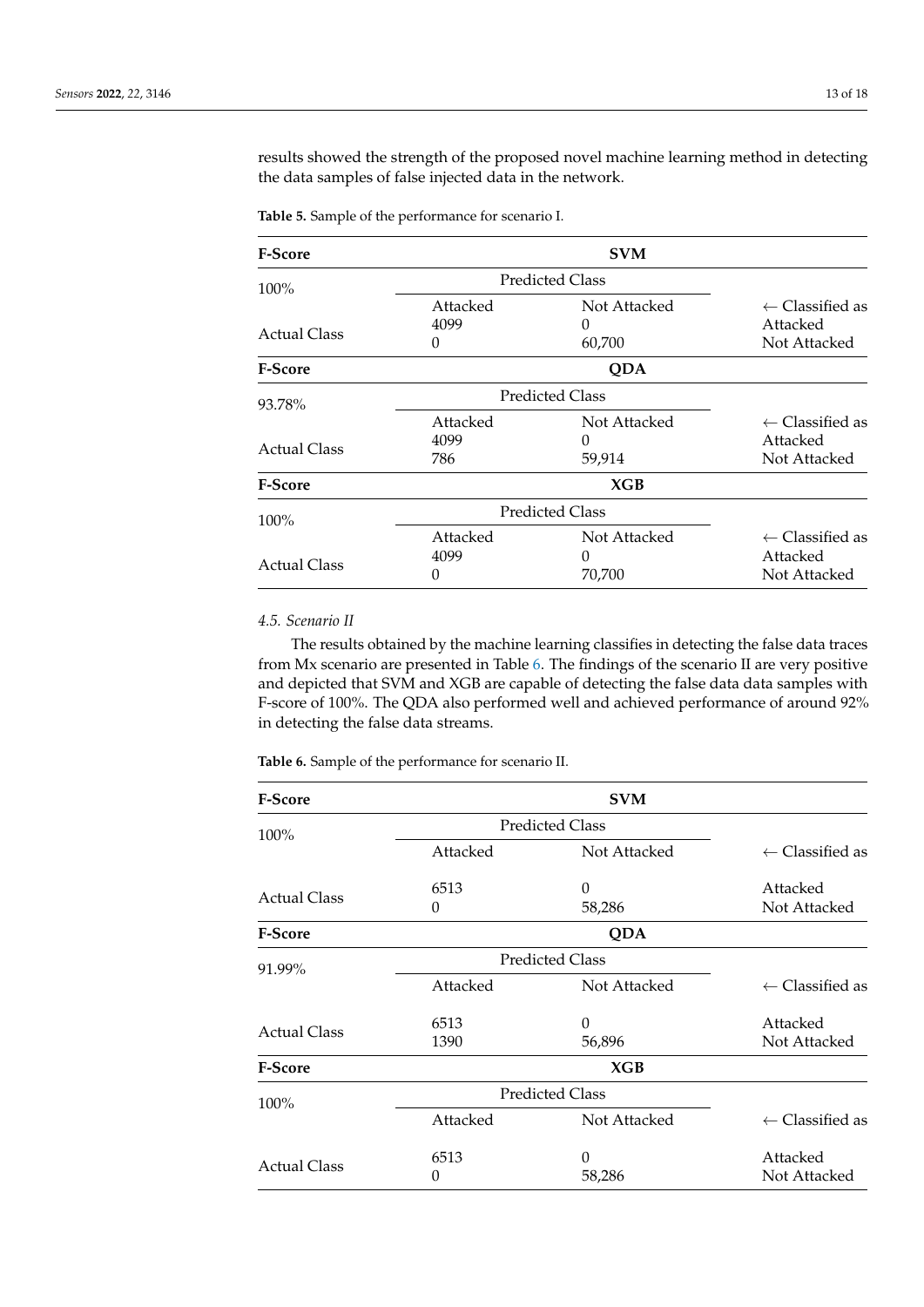## *4.6. Scenario III*

The performances and confusion matrices obtained in the scenario III using the IEEE-30 bus dataset are presented in Table [7.](#page-13-1) Though this scenario is denser and use more buses in the network. Still the proposed machine learning based methods are capable enough to detect the false data injection streams with F-score of 100%, succeeded by QDA with F-score of 92.14%.

<span id="page-13-1"></span>

| <b>Table 7.</b> Sample of the performance for scenario III. |  |  |  |
|-------------------------------------------------------------|--|--|--|
|-------------------------------------------------------------|--|--|--|

| F-Score             |                        | <b>SVM</b>             |                            |
|---------------------|------------------------|------------------------|----------------------------|
| 100%                |                        | <b>Predicted Class</b> |                            |
|                     | Attacked               | Not Attacked           | $\leftarrow$ Classified as |
|                     | 5678                   | 0                      | Attacked                   |
| <b>Actual Class</b> | 0                      | 59,121                 | Not Attacked               |
| <b>F-Score</b>      |                        | <b>QDA</b>             |                            |
| 92.14%              |                        | <b>Predicted Class</b> |                            |
|                     | Attacked               | Not Attacked           | $\leftarrow$ Classified as |
|                     | 5678                   | 0                      | Attacked                   |
| <b>Actual Class</b> | 968                    | 58,153                 | Not Attacked               |
| <b>F-Score</b>      |                        | XGB                    |                            |
| 100%                | <b>Predicted Class</b> |                        |                            |
|                     | Attacked               | Not Attacked           | $\leftarrow$ Classified as |
|                     | 5678                   | $\theta$               | Attacked                   |
| <b>Actual Class</b> | 0                      | 59,121                 | Not Attacked               |

## <span id="page-13-0"></span>*4.7. Scenario IV*

The performances and confusion matrices obtained in the scenario IV using the IEEE-30 bus dataset are presented in Table [7.](#page-13-1) Though this scenario is denser and use more buses in the network. Still the proposed machine learning based methods are capable enough to detect the false data injection streams with F-score of 100%, succeeded by QDA with F-score of 92.88%.

It is quite evident from the findings presented in Tables [4](#page-11-0)[–8](#page-14-0) that SVM and XGB outperformed the QDA classifier. This could be due to the fact that both of the best performing machine learning classifiers (SVM and XGB) not only find the optimal solution that provides the best fit for the data but also restricts the machine learning classification model from overfitting. This enables these classifiers to achieve better performance not only on the training set but also on the test sets. On the other end, QDA does not incorporates optimization inside the machine learning model and assumes that data comes from normal distribution which is not often the case when the data samples are taken from relatively small cohort or subset.

A comparative study is presented in Table [9,](#page-14-1) where our approach is compared with the PLV approach of [\[26\]](#page-16-22). By checking the F score for detecting attacks, the QDA of our approach performance is lower than all the other approaches, including the phase lock value (PLV). However, the SVM and XGB are the superior approaches, although the margin of improvement is not high. The main advantage of our approach is the ability to identify the attacked PMUs (location of the attack). As for the PLV, although the performance is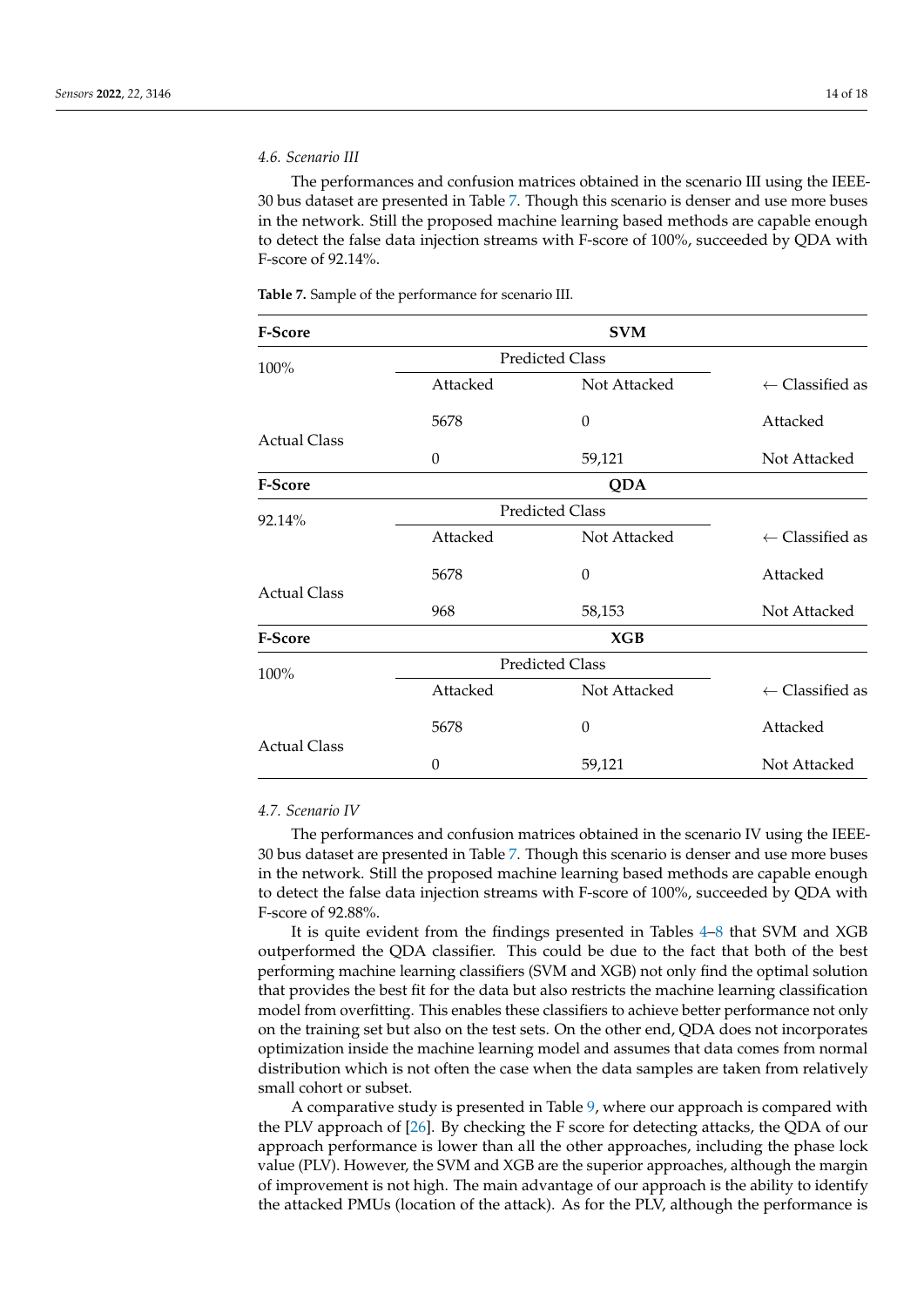very high. Their approach is dependent on the choice of the window size; choosing a large window size deteriorates the performance greatly. Moreover, the PLV compares the measurement at one time instant with each other and uses the results to identify the attack time. However, this approach is unable to identify the attacked PMUs. Our approach, on the other hand, uses the Pearson correlation to identify the attacked PMUs and uses the machine learning algorithms to identify the attacked sample.

| <b>F-Score</b>      |          | <b>SVM</b>             |                            |
|---------------------|----------|------------------------|----------------------------|
| 100%                |          | <b>Predicted Class</b> |                            |
|                     | Attacked | Not Attacked           | $\leftarrow$ Classified as |
|                     | 17,887   | 0                      | Attacked                   |
| <b>Actual Class</b> | $\theta$ | 46896                  | Not Attacked               |
| <b>F-Score</b>      |          | <b>QDA</b>             |                            |
| 92.88%              |          | <b>Predicted Class</b> |                            |
|                     | Attacked | Not Attacked           | $\leftarrow$ Classified as |
|                     | 17,887   | $\theta$               | Attacked                   |
| <b>Actual Class</b> | 1371     | 45,525                 | Not Attacked               |
| <b>F-Score</b>      |          | XGB                    |                            |
| 100%                |          | <b>Predicted Class</b> |                            |
|                     | Attacked | Not Attacked           | $\leftarrow$ Classified as |
| <b>Actual Class</b> | 17,887   | 0                      | Attacked                   |
|                     | $\theta$ | 46,896                 | Not Attacked               |

<span id="page-14-0"></span>**Table 8.** Sample of the performance for scenario IV.

<span id="page-14-1"></span>**Table 9.** Comparison of performance with the literature.

| Case                             | Our Approach<br><b>SVM</b> | Our Approach<br><b>QDA</b> | Our Approach<br>XGB | <b>Ref.</b> [26] |
|----------------------------------|----------------------------|----------------------------|---------------------|------------------|
|                                  |                            | IEEE-14 bus test system    |                     |                  |
| Scenario I: Average<br>F-score   | 100                        | 93.68                      | 100                 | 99.99            |
| Scenario II: Average<br>F-score  | 100                        | 92.42                      | 100                 | 99.99            |
| Scenario III: Average<br>F-score | 100                        | 92.41                      | 100                 | 99.80            |
| IEEE-30 bus test system          |                            |                            |                     |                  |
| Scenario I: Average<br>F-score   | 100                        | 92.11                      | 100                 |                  |
| Scenario II: Average<br>F-score  | 100                        | 92.21                      | 100                 |                  |
| Scenario III: Average<br>F-score | 100                        | 92.34                      | 100                 | 98.97            |
| Scenario IV: Average<br>F-score  | 100                        | 91.89                      | 100                 |                  |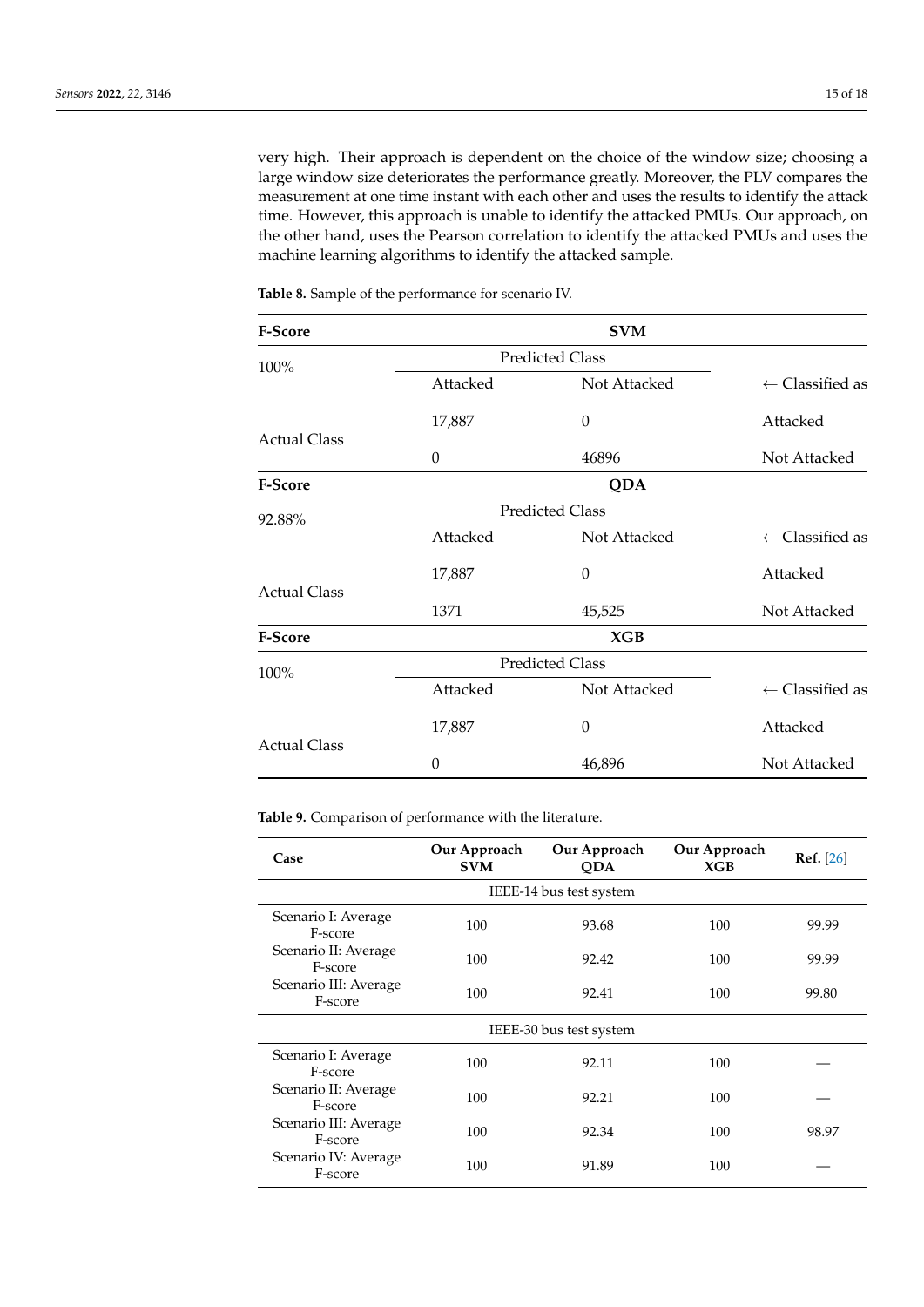## <span id="page-15-3"></span>**5. Conclusions**

This paper introduces a novel approach for detecting FDIs using moving average and correlation along with ML algorithms. The proposed detection mechanism was tested under several scenarios where load profile is varied and FDIs are varied in intensity, location and duration. Using our approach, we were able to detect the location of the attack with a 100% accuracy for all cases. For the system operators, location detection has a higher priority over the detection of the attack timing.

In the proposed approach, the window size does not affect the performance of the machine learning based method in detecting the false data streams. This is true in both cases, when findings the location of the attacked bus via correlation as well as detecting the attacked samples using machine learning algorithms. These findings are quite encouraging and suggest that the proposed system is capable of detecting the attacked PMUs and their time matter, regardless of the length of feature window used during the moving average filter processing.

The main contributor behind the high performances achieved by the XGB and the SVM is the utilization of pre-processing and processing steps introduced by the authors prior to the implementation of classifiers. These are unique contributions of this work where significant data streams are identified through the Pearson correlation, and then the data streams are further processed through the feature engineering stage in the form of windowing and moving average. The feature processing step has helped the classifiers to better distinguish between the attacked versus non-attacked classes. Moreover, the ensemble nature of the XGB classifier with improved and efficient execution and implementation of the approximation methods and the SVM-based maximum margin separation between the hyper-planes also contributed towards the high performances obtained.

One of the future directions is to investigate FDIs in hybrid estimators where both RTU and PMU measurements are used, and the asynchronization of RTUs and PMUs complicates state estimation and opens new vulnerabilities for FDIs.

**Author Contributions:** S.A. and T.A. performed funding acquisition, project management, literature review, data collection, data visualization and manuscript writing. M.I. and M.A. performed algorithm design, data analysis and paper editing. M.J., B.A. and F.A.H. performed funding acquisition, project management, resource management and paper editing. All authors have read and agreed to the published version of the manuscript.

**Funding:** This resarch was supported by the Deputyship for Research and Innovation-Ministry of Education, Kingdom of Saudi Arabia.

**Institutional Review Board Statement:** Not applicable.

**Informed Consent Statement:** Not applicable.

**Data Availability Statement:** Not applicable.

**Acknowledgments:** The authors would like to acknowledge the support of the Deputyship for Research and Innovation-Ministry of Education, Kingdom of Saudi Arabia for this research through a grant (NU/IFC/ENT/01/004) under the Institutional Funding Committee at Najran University, Kingdom of Saudi Arabia

**Conflicts of Interest:** The authors declare no conflict of interest. The funders had no role in the design of the study; in the collection, analyses, or interpretation of data; in the writing of the manuscript, or in the decision to publish the results.

#### **References**

- <span id="page-15-0"></span>1. Liang, G.; Weller, S.R.; Zhao, J.; Luo, F.; Dong, Z.Y. The 2015 Ukraine Blackout: Implications for False Data Injection Attacks. *IEEE Trans. Power Syst.* **2017**, *32*, 3317–3318. [\[CrossRef\]](http://doi.org/10.1109/TPWRS.2016.2631891)
- <span id="page-15-1"></span>2. Yuan, P.; Zhang, Q.; Zhang, T.; Chi, C.; Zhang, X.; Li, P.; Gong, X. Analysis and Enlightenment of the Blackouts in Argentina and New York. In Proceedings of the 2019 Chinese Automation Congress (CAC), Hangzhou, China, 22–24 November 2019; pp. 5879–5884. [\[CrossRef\]](http://dx.doi.org/10.1109/CAC48633.2019.8997461)
- <span id="page-15-2"></span>3. Abur, A.; Exposito, A.G. *Power System State Estimation: Theory and Implementation*; CRC Press: Boca Raton, FL, USA, 2004.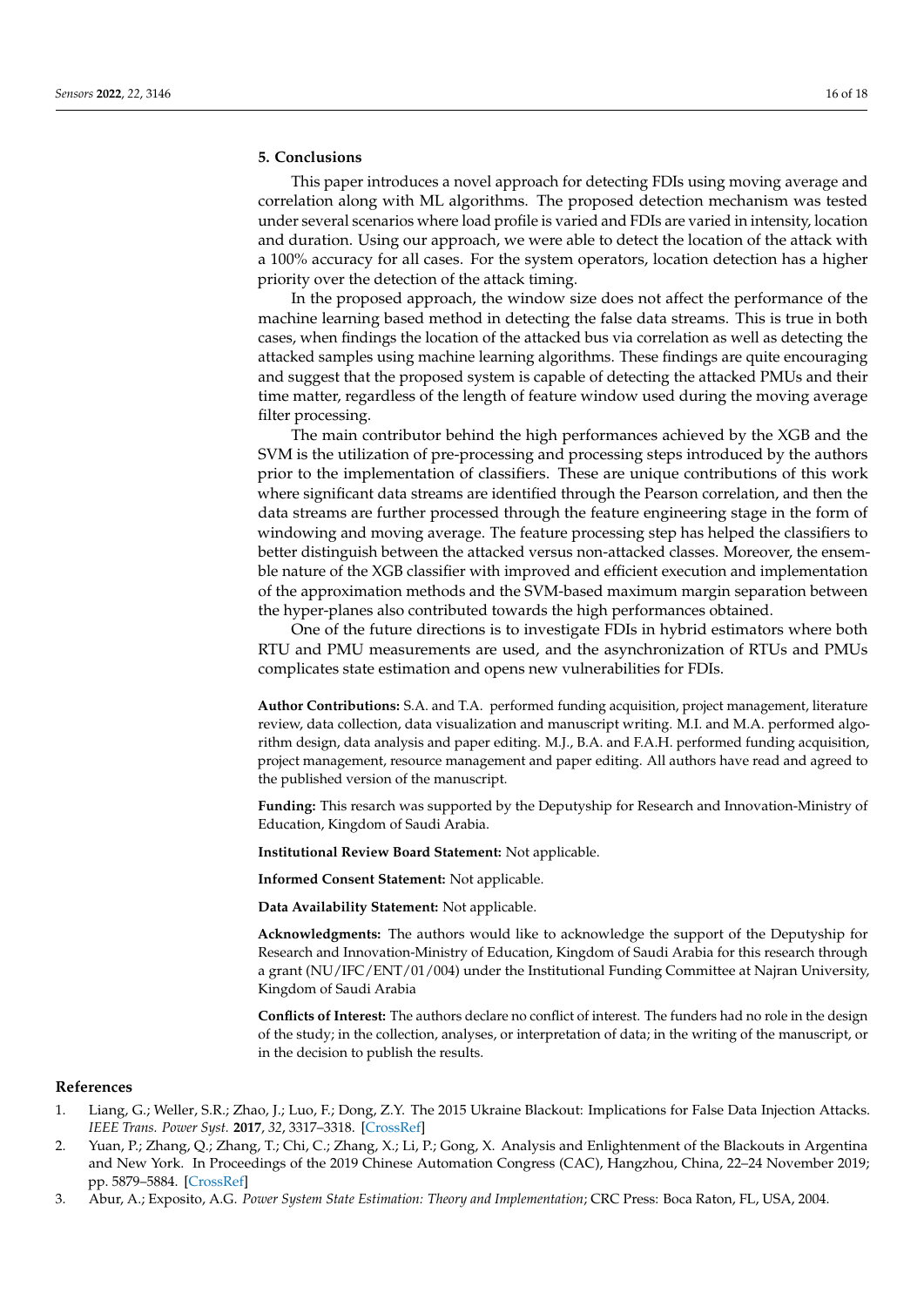- <span id="page-16-0"></span>4. Liu, Y.; Ning, P.; Reiter, M.K. False data injection attacks against state estimation in electric power grids. *ACM Trans. Inf. Syst. Secur. (TISSEC)* **2011**, *14*, 13. [\[CrossRef\]](http://dx.doi.org/10.1145/1952982.1952995)
- <span id="page-16-1"></span>5. Teixeira, A.; Amin, S.; Sandberg, H.; Johansson, K.H.; Sastry, S.S. Cyber security analysis of state estimators in electric power systems. In Proceedings of 49th IEEE Conference on Decision and Control (CDC), Atlanta, GA, USA, 15–17 December 2010; pp. 5991–5998.
- <span id="page-16-2"></span>6. Bi, S.; Zhang, Y.J. Defending mechanisms against false-data injection attacks in the power system state estimation. In Proceedings of the 2011 IEEE GLOBECOM Workshops (GC Wkshps), Houston, TX, USA, 5–9 December 2011; pp. 1162–1167.
- <span id="page-16-3"></span>7. Bi, S.; Zhang, Y.J. Graphical methods for defense against false-data injection attacks on power system state estimation. *IEEE Trans. Smart Grid* **2014**, *5*, 1216–1227. [\[CrossRef\]](http://dx.doi.org/10.1109/TSG.2013.2294966)
- <span id="page-16-4"></span>8. Wang, S.; Ren, W.; Al-Saggaf, U.M. Effects of Switching Network Topologies on Stealthy False Data Injection Attacks against State Estimation in Power Networks. *IEEE Syst. J.* **2017**, *11*, 2640–2651. [\[CrossRef\]](http://dx.doi.org/10.1109/JSYST.2015.2494521)
- <span id="page-16-5"></span>9. Liang, G.; Zhao, J.; Luo, F.; Weller, S.R.; Dong, Z.Y. A review of false data injection attacks against modern power systems. *IEEE Trans. Smart Grid* **2017**, *8*, 1630–1638. [\[CrossRef\]](http://dx.doi.org/10.1109/TSG.2015.2495133)
- <span id="page-16-6"></span>10. Rahman, M.A.; Mohsenian-Rad, H. False data injection attacks against nonlinear state estimation in smart power grids. In Proceedings of the 2013 IEEE Power Energy Society General Meeting, Vancouver, BC, Canada, 21–25 July 2013; pp. 1–5.
- <span id="page-16-7"></span>11. Liu, X.; Li, Z.; Liu, X.; Li, Z. Masking transmission line outages via false data injection attacks. *IEEE Trans. Inf. Forensics Secur.* **2016**, *11*, 1592–1602. [\[CrossRef\]](http://dx.doi.org/10.1109/TIFS.2016.2542061)
- <span id="page-16-8"></span>12. Dehghani, M.; Ghiasi, M.; Niknam, T.; Kavousi-Fard, A.; Tajik, E.; Padmanaban, S.; Aliev, H. Cyber Attack Detection Based on Wavelet Singular Entropy in AC Smart Islands: False Data Injection Attack. *IEEE Access* **2021**, *9*, 16488–16507. [\[CrossRef\]](http://dx.doi.org/10.1109/ACCESS.2021.3051300)
- <span id="page-16-9"></span>13. Guan, Y.; Ge, X. Distributed Attack Detection and Secure Estimation of Networked Cyber-Physical Systems Against False Data Injection Attacks and Jamming Attacks. *IEEE Trans. Signal Inf. Process. Netw.* **2018**, *4*, 48–59. [\[CrossRef\]](http://dx.doi.org/10.1109/TSIPN.2017.2749959)
- <span id="page-16-10"></span>14. Zhao, J.; Zhang, G.; Dong, Z.Y.; Wong, K.P. Forecasting-Aided Imperfect False Data Injection Attacks against Power System Nonlinear State Estimation. *IEEE Trans. Smart Grid* **2016**, *7*, 6–8. [\[CrossRef\]](http://dx.doi.org/10.1109/TSG.2015.2490603)
- <span id="page-16-11"></span>15. Liu, L.; Esmalifalak, M.; Ding, Q.; Emesih, V.A.; Han, Z. Detecting False Data Injection Attacks on Power Grid by Sparse Optimization. *IEEE Trans. Smart Grid* **2014**, *5*, 612–621. [\[CrossRef\]](http://dx.doi.org/10.1109/TSG.2013.2284438)
- <span id="page-16-12"></span>16. Zhang, J.; Chu, Z.; Sankar, L.; Kosut, O. False data injection attacks on phasor measurements that bypass low-rank decomposition. In Proceedings of the 2017 IEEE International Conference on Smart Grid Communications (SmartGridComm), Dresden, Germany, 23–27 October 2017; pp. 96–101. [\[CrossRef\]](http://dx.doi.org/10.1109/SmartGridComm.2017.8340729)
- <span id="page-16-13"></span>17. Phadke, A.G.; Thorp, J.S. *Synchronized Phasor Measurements and Their Applications*; Springer: New York, NY, USA, 2008.
- <span id="page-16-14"></span>18. Xie, J.; Meliopoulos, A.S. Sensitive detection of GPS spoofing attack in phasor measurement units via quasi-dynamic state estimation. *Computer* **2020**, *53*, 63–72. [\[CrossRef\]](http://dx.doi.org/10.1109/MC.2020.2976943)
- <span id="page-16-15"></span>19. Schmidt, E.; Gatsis, N.; Akopian, D. A GPS spoofing detection and classification correlator-based technique using the LASSO. *IEEE Trans. Aerosp. Electron. Syst.* **2020**, *56*, 4224–4237. [\[CrossRef\]](http://dx.doi.org/10.1109/TAES.2020.2990149)
- <span id="page-16-16"></span>20. Kim, T.T.; Poor, H.V. Strategic protection against data injection attacks on power grids. *IEEE Trans. Smart Grid* **2011**, *2*, 326–333. [\[CrossRef\]](http://dx.doi.org/10.1109/TSG.2011.2119336)
- <span id="page-16-17"></span>21. Alexopoulos, T.A.; Korres, G.N.; Manousakis, N.M. Complementarity reformulations for false data injection attacks on PMU-only state estimation. *Electr. Power Syst. Res.* **2020**, *189*, 106796. [\[CrossRef\]](http://dx.doi.org/10.1016/j.epsr.2020.106796)
- <span id="page-16-18"></span>22. Chu, Z.; Zhang, J.; Kosut, O.; Sankar, L. N–1 Reliability Makes It Difficult for False Data Injection Attacks to Cause Physical Consequences. *IEEE Trans. Power Syst.* **2021**, *36*, 3897–3906. [\[CrossRef\]](http://dx.doi.org/10.1109/TPWRS.2021.3061480)
- <span id="page-16-19"></span>23. Khazaei, J.; Asrari, A. Second-Order Cone Programming Relaxation of Stealthy Cyberattacks Resulting in Overvoltages in Cyber-Physical Power Systems. *IEEE Syst. J.* **2021**, 1–12. [\[CrossRef\]](http://dx.doi.org/10.1109/JSYST.2021.3108635)
- <span id="page-16-20"></span>24. Ding, W.; Xu, M.; Huang, Y.; Zhao, P.; Song, F. Cyber attacks on PMU placement in a smart grid: Characterization and optimization. *Reliab. Eng. Syst. Saf.* **2021**, *212*, 107586. [\[CrossRef\]](http://dx.doi.org/10.1016/j.ress.2021.107586)
- <span id="page-16-21"></span>25. Liu, Z.; Wang, L. Defense Strategy Against Load Redistribution Attacks on Power Systems Considering Insider Threats. *IEEE Trans. Smart Grid* **2021**, *12*, 1529–1540. [\[CrossRef\]](http://dx.doi.org/10.1109/TSG.2020.3023426)
- <span id="page-16-22"></span>26. Almasabi, S.; Alsuwian, T.; Javed, E.; Irfan, M.; Jalalah, M.; Aljafari, B.; Harraz, F.A. A Novel Technique to Detect False Data Injection Attacks on Phasor Measurement Units. *Sensors* **2021**, *21*, 5791. [\[CrossRef\]](http://dx.doi.org/10.3390/s21175791)
- <span id="page-16-23"></span>27. Huang, Y.; He, T.; Chaudhuri, N.R.; Porta, T.L. Preventing Outages under Coordinated Cyber-Physical Attack with Secured PMUs. In Proceedings of the 2021 IEEE International Conference on Communications, Control, and Computing Technologies for Smart Grids (SmartGridComm), Aachen, Germany, 25–28 October, 2021; pp. 258–263. [\[CrossRef\]](http://dx.doi.org/10.1109/SmartGridComm51999.2021.9632306)
- <span id="page-16-24"></span>28. Ashok, A.; Govindarasu, M.; Ajjarapu, V. Online detection of stealthy false data injection attacks in power system state estimation. *IEEE Trans. Smart Grid* **2016**, 9, 1636–1646. [\[CrossRef\]](http://dx.doi.org/10.1109/TSG.2016.2596298)
- <span id="page-16-25"></span>29. Göl, M.; Abur, A. A fast decoupled state estimator for systems measured by PMUs. *IEEE Trans. Power Syst.* **2015**, *30*, 2766–2771. [\[CrossRef\]](http://dx.doi.org/10.1109/TPWRS.2014.2365759)
- <span id="page-16-26"></span>30. Esmalifalak, M.; Liu, L.; Nguyen, N.; Zheng, R.; Han, Z. Detecting stealthy false data injection using machine learning in smart grid. *IEEE Syst. J.* **2017**, *11*, 1644–1652. [\[CrossRef\]](http://dx.doi.org/10.1109/JSYST.2014.2341597)
- <span id="page-16-27"></span>31. Soman, K.; Loganathan, R.; Ajay, V. *Machine Learning with SVM and Other Kernel Methods*; PHI Learning Pvt. Ltd.: Delhi, India, 2009.